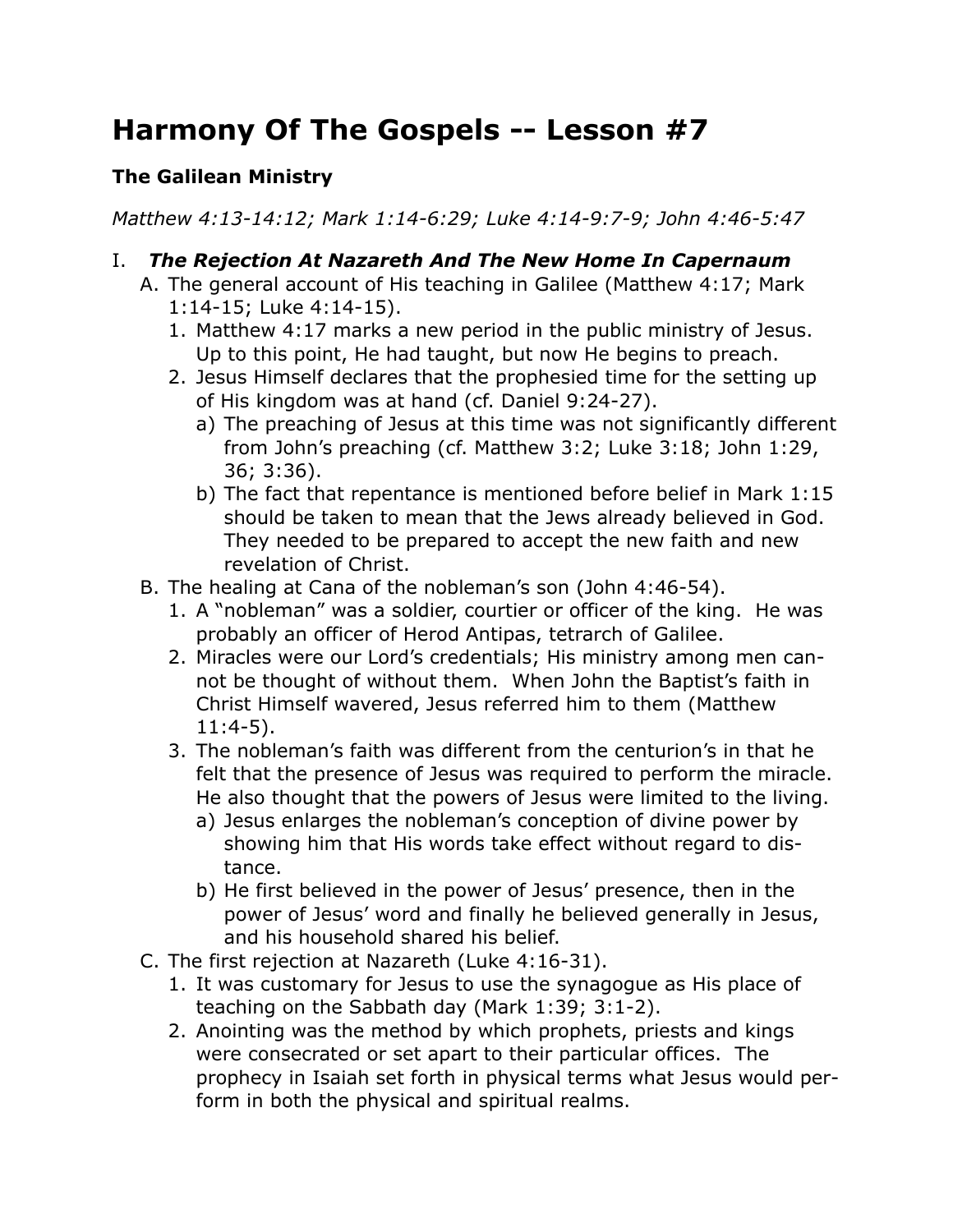- 3. The crowd admitted to His marvelous teaching and miraculous works, but were at a loss to account for them because their extreme familiarity with His humanity made it hard for them to believe in His divinity, by which alone His actions could be explained.
- 4. The claims of Jesus were too high for them to admit, and to well accredited for them to despise, so they sought refuge from their perplexity by getting angry at Jesus.
- 5. In Nazareth, Jesus was no more than the son of a carpenter, and the brother of common young men and girls, while abroad He was hailed as the prophet of Galilee.
- 6. The Nazarenes were jealous enough of the claims of Jesus when put in their most modest way, but when Jesus placed Himself alongside Elijah and Elisha, and likened His hearers to poor widows and unclean lepers, they were ready to dash Him to pieces.
- D. The new home in Capernaum (Matthew 4:13-16).
	- 1. "Leaving Nazareth" means that Jesus now ceased to make Nazareth His home. The word "dwelt" means that Jesus made Capernaum His base of operations.
	- 2. This land or region was the first to suffer in the beginning of the wars which would result in the captivity of the ten tribes. Those who suffered the torments of war would be the ones who would enjoy the light of the gospel.
- E. Jesus finds four fishers of men (Matthew 4:18-22; Mark 1:16-20; Luke 5:1-11).
	- 1. Although Simon and Andrew had accompanied Jesus on at least one journey, they did not yet understand that His service would require all their time. The fact that Jesus now temporarily resided at Capernaum afforded them an opportunity to return to their old occupation.
	- 2. God has always called the busy to His business; e.g., Moses (Exodus 3:62), Gideon (Judges 6:11), Saul (1 Samuel 10:1-3), David (1 Samuel 16:11-15), Elisha (1 Kings 19:19-21), Matthew (Matthew 9:9) and Saul (Acts 9:1-6).
	- 3. The words of Peter show a willingness to oblige or honor Jesus, but they were devoid of hope as to what was proposed. Night was the best time for fishing, and the best place to cast the net was near the shore.
	- 4. This miracle really struck the heart of Peter because it was worked in his own boat, with his own nets and concerned his own business. Religion is only powerful when it becomes personal. Peter's request shows how deeply the miracle impressed him.
	- 5. The call of Christ here marks a change in their relationship to Him. Up to this point, discipleship had not materially interfered with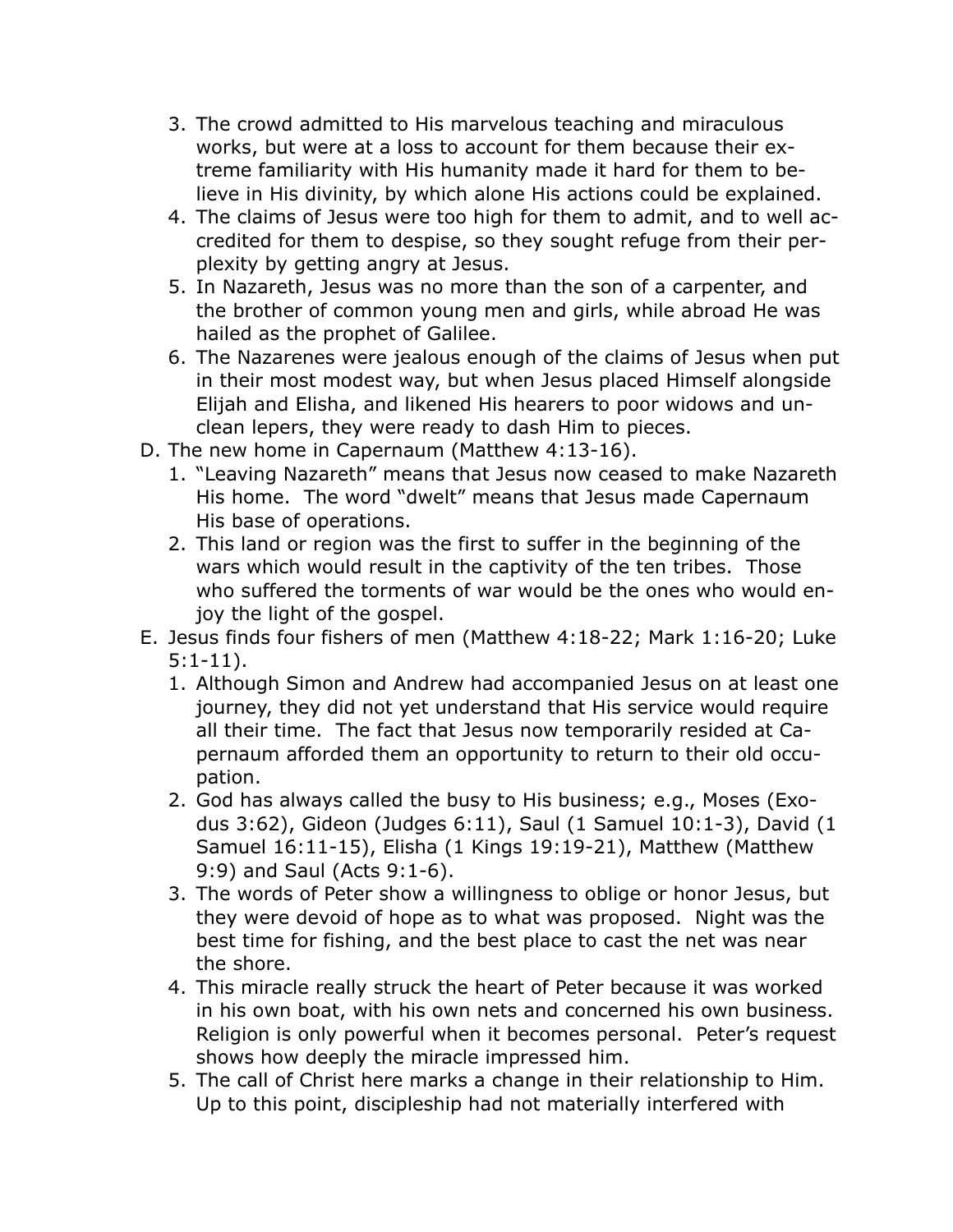business, but this present call separated them from their occupation and prepared them for the call to be apostles (Mark 3:14).

- F. The excitement in the synagogue and the healing of the demoniac (Mark 1:21-28; Luke 4:31-37).
	- 1. This probably occurred the next Sabbath after the calling of the four fishermen. Not yet recognizing Jesus' divinity, they could not understand how one so humble could speak with such authority.
	- 2. Matthew, Mark and Luke all referred to the demon as "unclean," correcting the prevailing Greek notion that some of the demons were good. Jesus came to destroy the works of the devil (1 John 3:8).
	- 3. The power to command this spirit amazed the people because it was more mysterious than the power to work physical miracles.
		- a) By this miracle Jesus demonstrated His possession of the authority which He had just assumed in His teachings.
		- b) Although this is the first miracle recorded by either Mark or Luke, neither of them asserts that it was the first miracle Jesus performed, so there is no conflict with John 2:11.
- G. Jesus heals Peter's mother-in-law and many others (Matthew 8:14-17; Mark 1:29-34; Luke 4:38-41).
	- 1. Luke shows that he is a physician for Galen, famous for his work in the medical field, divided fevers into "little" and "great" ones.
	- 2. Her complete recovery emphasized the miracle. Normally, fevers require a period of recovery. However, she recovered immediately.
	- 3. Jesus' reluctance to have the demons reveal Him as the Messiah is best explained by His desire to show by word and deed what kind of Messiah He was before He openly declared Himself as the Messiah.

## II. *The First Tour Of Galilee*

- A. The first tour of Galilee with the four fishermen (Matthew 4:23-25; Mark 1:35-39; Luke 4:42-44).
	- 1. Though Palestine was densely populated, its people were gathered in the cities, so it was usually easy to find solitude outside the city limits. Jesus, being in all things like men, except that He was sinless (Hebrews 2:17), must have found prayer a real necessity.
	- 2. Jesus sought to arouse the entire nation of Israel. That which the disciples regarded as a large work in Capernaum was consequently a very small one in His sight.
		- a) Galilee, according to Josephus, contained about 240 towns and villages.
		- b) Some have calculated that this circuit of Galilee must have taken about four or five months.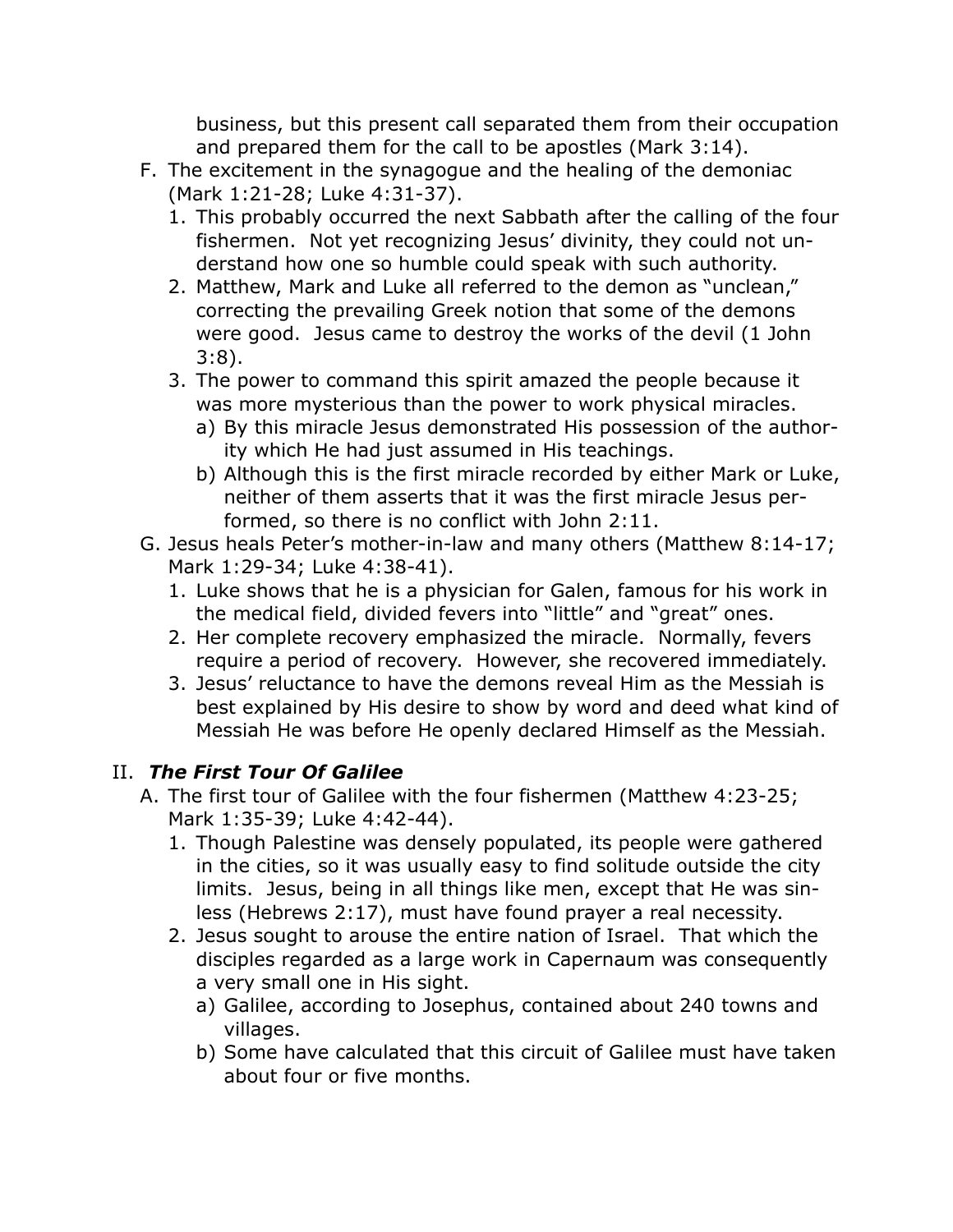- 3. By His actions, Jesus showed that the kingdom of God had come. The wonders of Moses were mostly miracles of judgment, while those of Jesus were acts of compassion.
- 4. The land beyond Jordan was called Perea, which means "beyond." According to Josephus, it included territory between the cities of Pella in the north and Machaerus in the south.
- B. A leper is healed (Matthew 8:1-4; Mark 1:40-45; Luke 5:12-16).
	- 1. The Jews, in addressing any distinguished person, usually employed the title "Lord."
		- a) It is not likely that the leper knew enough of Jesus to address or worship Him as the Son of God.
		- b) He evidently took Jesus for some great prophet, but He must have had great faith, for he was full of confidence that Jesus had power to heal Him.
	- 2. The leper believed in the power of Jesus, but doubted His willingness to expend it on one so unworthy and so unclean. To the Jew uncleanness was more horrible than disease.
	- 3. In all things Jesus touches and shares our human state, but instead of His being defiled by our uncleanness, we are purified by His righteousness.
	- 4. When Jesus told the man to say nothing, He probably did so to prevent too great a crowds from gathering about Him and hindering His work. The healed leper was a testimony that the Messiah had come and that He respected the law of Moses.
- C. Jesus heals a paralytic lowered through the roof (Matthew 9:1-8; Mark 2:1-12; Luke 5:17-26).
	- 1. The healing of the leper created such excitement that for some time, probably several weeks, Jesus kept out of the cities. His entrance into Capernaum marks the end of His first missionary tour through Galilee.
	- 2. An Oriental bed is a thin mattress or pallet, made of sheepskin with the wool on it, just large enough for a man to lie upon. This kind of bed could be easily carried by four men.
	- 3. The four friends of the sick man showed their faith by their bold and persistent efforts which took liberties with the house of a neighbor. The palsied man showed his faith by consenting to the extraordinary means employed in his behalf.
	- 4. The Pharisees were not faulty in their logic, but were mistaken in their premises; hence, Jesus does not deny their doctrine. He merely corrects their mistaken application of it to Himself.
	- 5. Discernment of thought was a characteristic mark of the expected Messiah (Isaiah 11:2-3), and Jesus had it (John 2:25). It also is an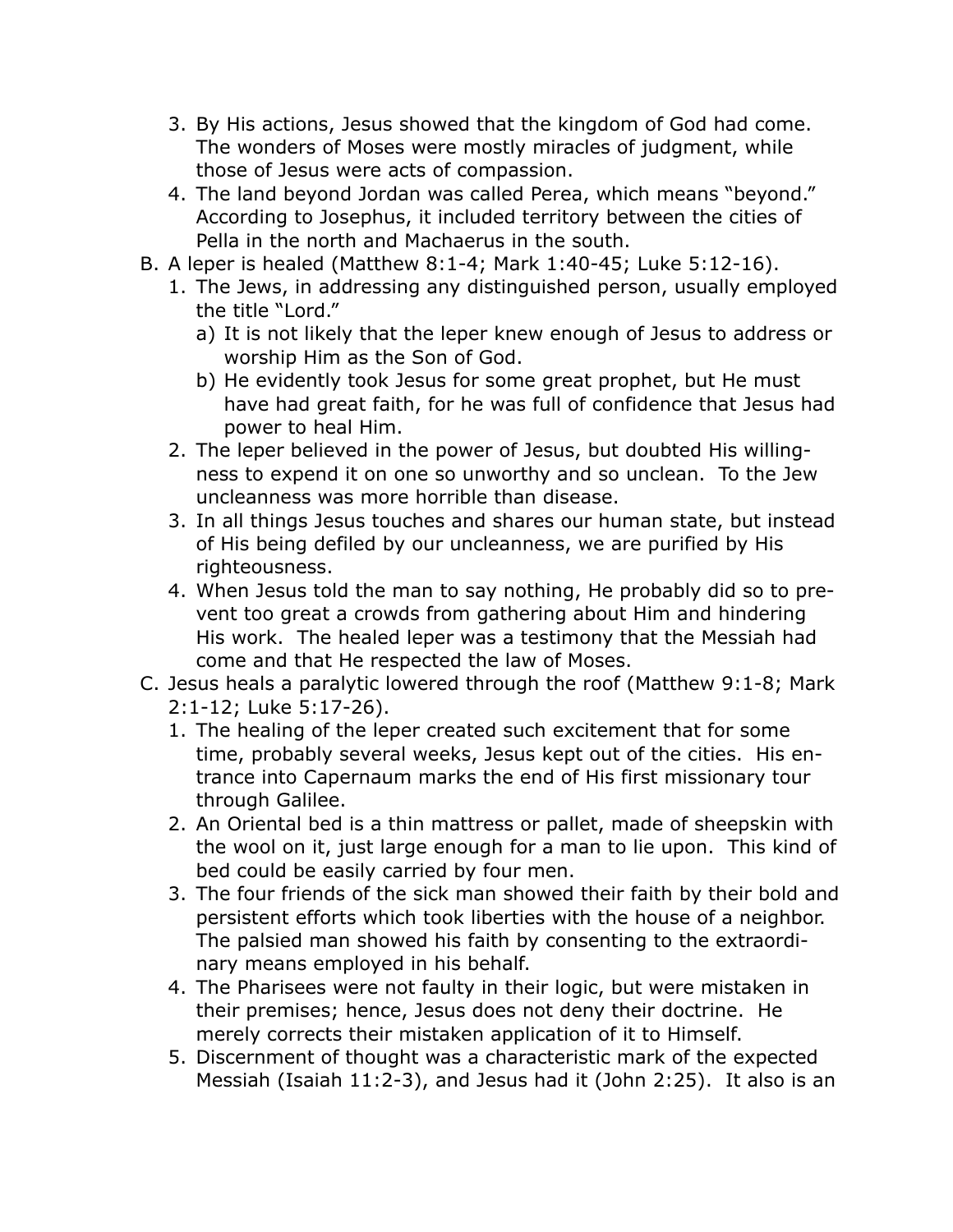attribute peculiar to God (1 Chronicles 28:9; Jeremiah 17:10; Romans 8:27; Revelation 2:23).

- 6. The subsequent healing verified the claim to grant forgiveness. As surely as actual healing followed Jesus' statement "Rise," (v. 11), so actual forgiveness resulted from His "your sins are forgiven." The emphasis in this story is not on Jesus' pity for a helpless cripple that moved Him to heal, but on His power to forgive sins. In His act of forgiveness Jesus was also declaring the presence of God's kingdom among humans.
- D. The call of Matthew and his reception in honor of Jesus (Matthew 9:9-13; Mark 2:13-17; Luke 5:27-32).
	- 1. It is interesting to note that Matthew, in his account of his call, does not make himself prominent. All the gospel writers keep themselves in the background.
	- 2. Although Mark and Luke give us the name "Levi," this fact is not a significant contradiction for many at that time had two names.
	- 3. Matthew's job was to collect tolls. The Roman Empire collected tolls, tithes, harbor duties, taxes for use of public pasture lands and duties for the use of mines and salt works.
	- 4. When Matthew was called, he did not delay or seek counsel (cf. Galatians 1:15-16). By calling a publican, Jesus reproved the religious narrowness of His day.
	- 5. In order for Jesus to vindicate Himself, He presented three arguments.
		- a) His office was analogous to that of a physician, requiring Him to visit those who were sick with sin.
		- b) God Himself commended such an act of mercy, and preferred it to sacrifice.
		- c) As He came to call sinners to repentance, He must therefore go to the sinners.
- E. Jesus defends His disciples (Matthew 9:14-17; Mark 2:18-22; Luke 5:33-39).
	- 1. Jesus foretells of His visible removal from His disciples by His ascension. His words predicted but did not command a fast.
	- 2. Jesus justifies the conduct of His disciples by an appeal to the principles of the new dispensation.
		- a) The new dispensation could have rites and forms of its own, but could not conform to the rites of the Pharisees.
		- b) Newly made wineskins were elastic and would expand to accommodate the fermentation of the new wine. The old wineskins would burst if the fermenting liquid were in them.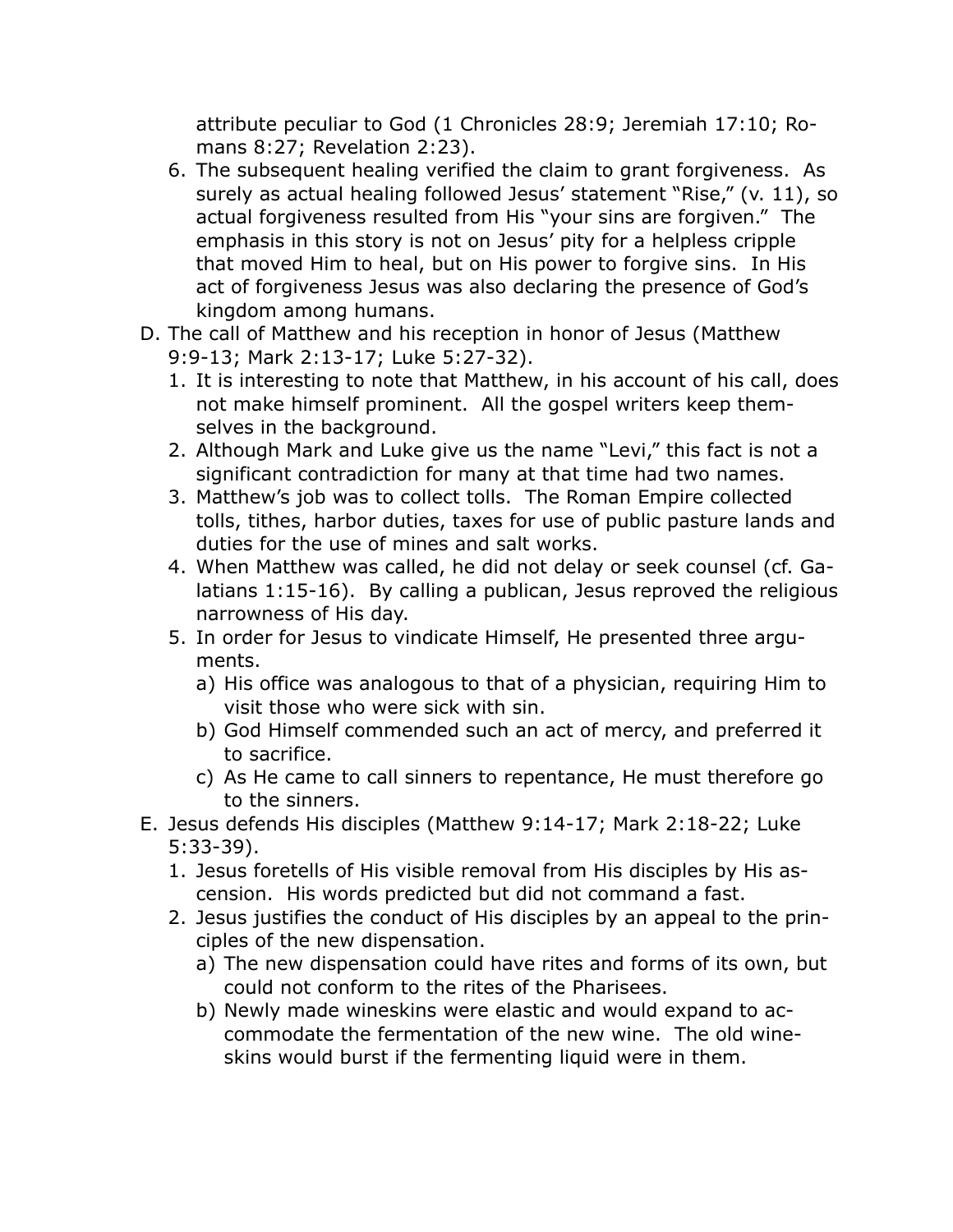3. The thought here is that as wine should be put in the appropriate container, so fasting should be observed on appropriate occasions - not, for instance, at a wedding.

## III. *The Sabbath Controversy In Jerusalem And In Galilee*

- A. Jesus heals a lame man at a feast in Jerusalem (John 5:1-47).
	- 1. The pool had five covered porticos, probably erected for the accommodation of the sick; hence, it was called Bethesda or "house of mercy."
	- 2. Jesus asked the man the question, hoping to arouse him from apathy of despair and awakening him to hope and effort. The man's lack of healing was not due to want of interest, but to want of means. Several people rushing down the narrow passage would easily crowd out one who was helpless.
	- 3. Jesus healed on the Sabbath so He could assert His divine relationship to the Sabbath, and by so doing bring about an argument which would enable Him to develop before them His divine relation to the Father.
		- a) By using the word "man" they suggest the contrast between human authority and divine law.
		- b) They were more concerned about the law than about mercy.
		- c) John 5:16 is the first plain declaration of open hostility to Jesus, though John has already implied it.
	- 4. The dual nature of Jesus permitted both a divine and a human attitude toward the Sabbath. The Jews rightly interpreted Jesus as asserting a relationship to God differing from that sustained by others.
	- 5. The Jews regarded Jesus as claiming equality with God in a haughty spirit; but Jesus shows that His claim is really a renunciation of all independent glory. He declares Himself as one who was subservient to the Father.
	- 6. To "hear" means to receive and obey, so that eternal life is conditioned upon a knowledge of the revelation of the Father and Son and a right use of that knowledge.
	- 7. The Jews, as they listened to Him, were conscious that He was even then judging and passing a sentence of condemnation upon them. He proceeded to give them five witnesses to His claims.
		- a) John the Baptist (vss. 32-35).
		- b) His works (vs. 36).
		- c) The Father (vs. 37).
		- d) The scriptures (vs. 39).
		- e) Moses (vss. 45-47).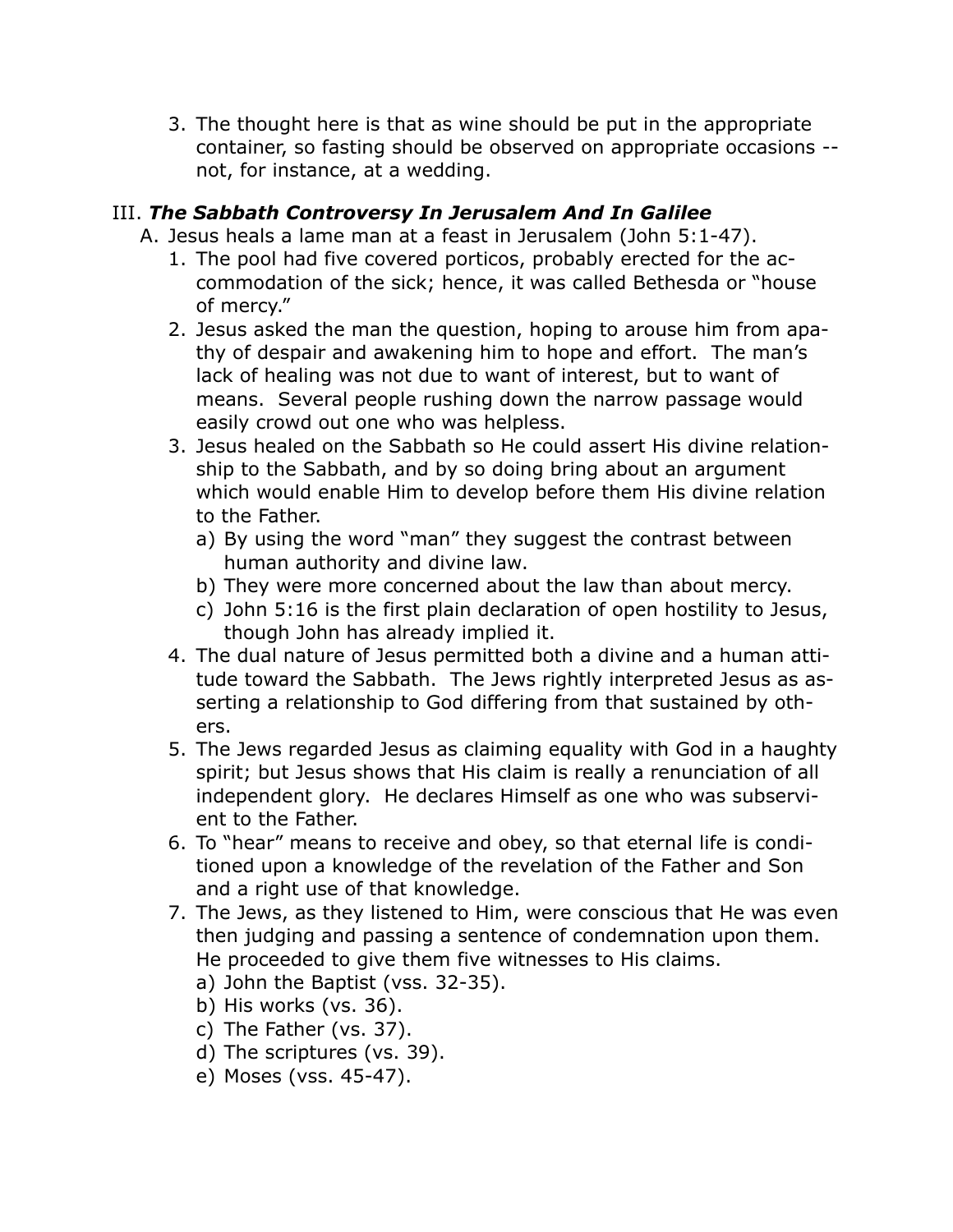- B. The disciples pluck ears of grain in the fields on the Sabbath (Matthew 12:1-8; Mark 2:23-28; Luke 6:1-5).
	- 1. This lesson fits in chronological order with the last if the Bethesda events took place at the Passover. Barley ripens in the Jordan valley about the first of April and this was probably the first Sabbath after Passover.
	- 2. The Pharisees objected to the plucking of grain because they considered it a kind of reaping, and therefore working, on the Sabbath. The Pharisees prided themselves on their knowledge of the scriptures, but they had not read even its most common incidents.
	- 3. Jesus referred to the incident recorded in 1 Samuel 21:1-6. The Sabbath was the busiest day of the week for the priests. This profanation of the Sabbath was not real, but merely apparent. Jesus cites this priestly work to prove that the Sabbath prohibition was not universal, and hence might not include what the disciples had done.
	- 4. If the temple service justified the priests in working on the Sabbath day, much more did the service of Jesus, who was not only the God of the temple, but was Himself the true temple, justify these disciples in doing that which was not legally, but merely traditionally, unlawful.
- C. Jesus heals a man with a withered hand on the Sabbath (Matthew 12:9-14; Mark 3:1-6; Luke 6:6-11).
	- 1. The use of the pronoun "their" indicates that the synagogue in question was under the control of the same Pharisees who had objected about plucking grain on the Sabbath.
	- 2. They were afraid that Jesus might not notice the man, so they spoke about him. However, taught by their experiences in the grainfield, they approached the subject with a guarded question.
	- 3. The rules of the Pharisees made the Sabbath question completely a matter of doing or not doing. Jesus made it a question of doing good, and His question implies that a failure to do good when one is able is sinful (James 4:17).
	- 4. The anger of Jesus was not a spiteful, revengeful passion, but a just indignation. Matthew, Mark and Luke tell us here first of the counsel to put Jesus to death, and they described the anger of the Jewish rulers as arising because of this Sabbath question.

#### IV. *The Selection Of The Twelve And The Sermon On The Mount*

A. Jesus teaches and heals great multitudes by the Sea of Galilee (Matthew 12:15-21; Mark 3:7-12).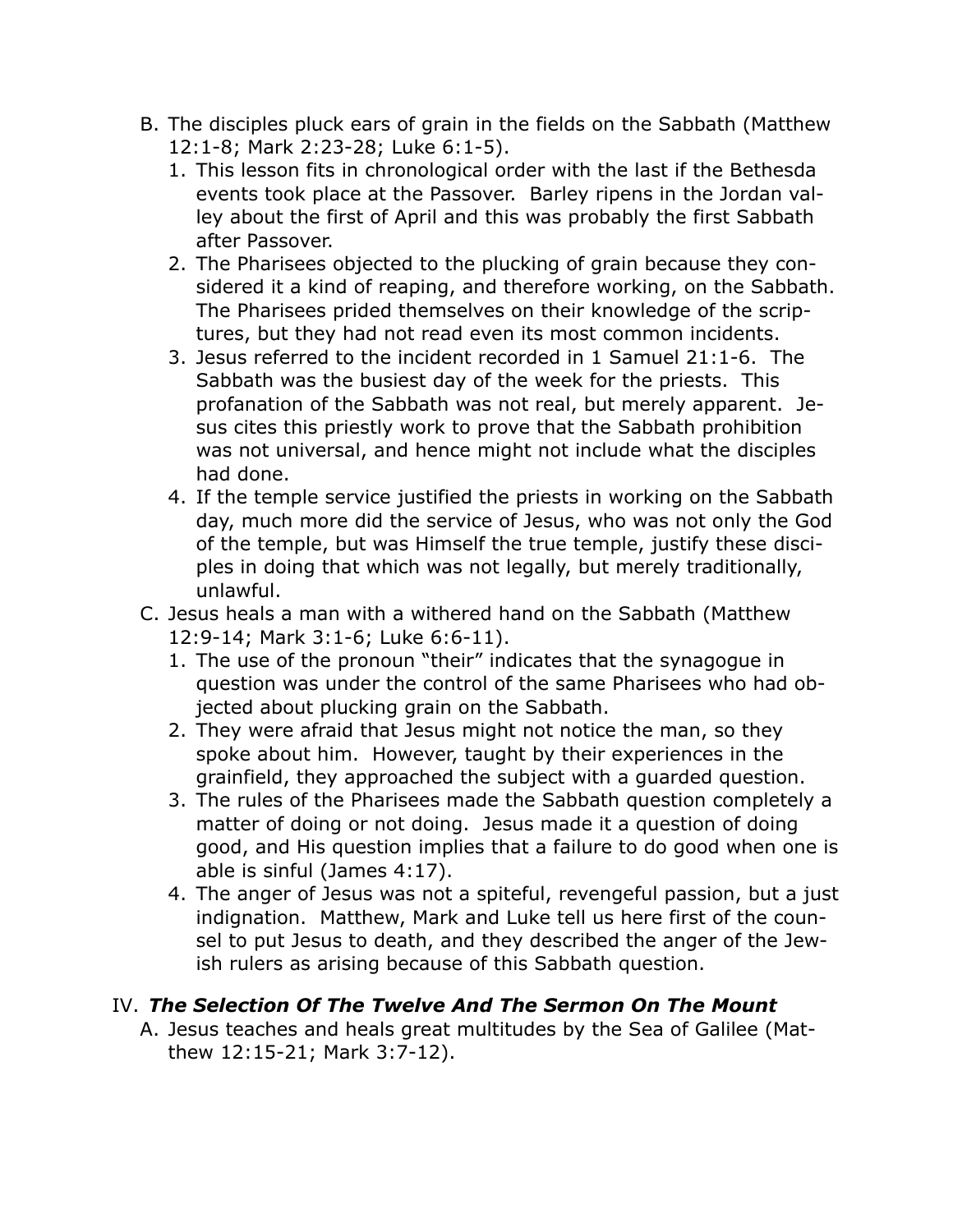- 1. This was the first withdrawal of Jesus for the purpose of selfpreservation. After this we find Jesus constantly retiring to avoid the plots of His enemies.
- 2. Jesus was a servant in form and obedience (Philippians 2:1; Hebrews 5:9). The word "judgment," as used in the Old Testament, means "rule, doctrine, truth." It is usually understood as meaning that Jesus would reveal the gospel or the full truth of the new dispensation to the Gentiles.
- 3. Jesus did not strive or quarrel with the Pharisees, but having put them to silence, He meekly and quietly withdrew from their presence, and the healing of the multitudes aptly fulfilled this prophecy.
- 4. Matthew 12:21 sets forth the breadth of Christ's conquest over all nations. It was partially fulfilled by the presence of the Idumeans and the citizens of Tyre and Sidon, but would be completely fulfilled in Acts 10.
- B. Jesus selects twelve disciples after a night of prayer (Mark 3:13-19; Luke 6:12-16).
	- 1. This was a momentous occasion. Jesus was about to choose those to whom He was to entrust the planting, organization and early training of the church which was to be purchased with His blood (Acts 20:28)
	- 2. The number twelve unquestionably had reference to the twelve tribes of Israel, over whom the apostles were to be judges (Luke 22:30). We find the tribes and apostles associated together in the structure of the New Jerusalem (Revelation 21:12-14).
	- 3. The word "apostle" means "one sent." Its meaning was similar to the word "ambassador" (2 Corinthians 5:20), the messenger whom a king sent to foreign powers.
		- a) Christ Himself was an apostle (Hebrews 3:1), and so He sent them (John 20:21).
		- b) A necessary condition to being an apostle was the seeing of Jesus. They could therefore have no successors.
	- 4. All the apostles were from Galilee with the exception of Judas Iscariot. Peter, by reason of his early prominence, is named first in all the lists. James and John were probably called "sons of thunder" because of their stormy tempers. James was also called James the Less (Mark 15:40), probably because he was younger than the son of Zebedee. He must not be confused with James the Lord's brother. Judas is named last in all the lists.
- C. The sermon on the mount (Matthew 5:1-7:29; Luke 6:17-49).
	- 1. The sermon is an announcement of certain distinctive features of the kingdom of heaven, which was said to be at hand.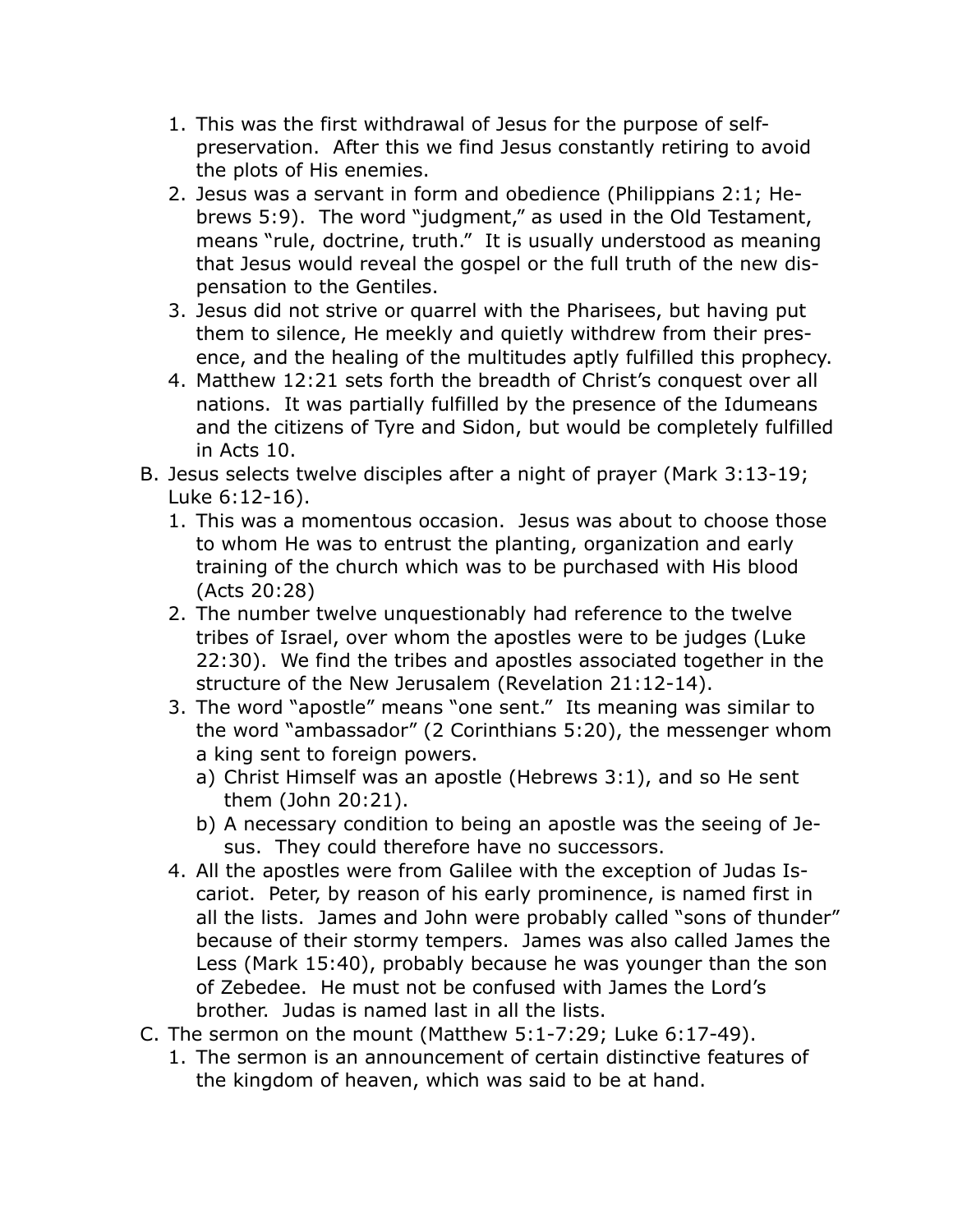- 2. The instruction of Jesus was never embellished with oratorical skills. He relied upon the truth contained in His words and not upon the manner in which He uttered it.
- 3. The following is a brief outline of the teachings in His sermon.
	- a) Introduction: The beatitudes.
		- (1) The sayings in this section are called "beatitudes" from the word *beati* (meaning blessed), with which they begin in the Vulgate. According to Matthew, these beatitudes are nine in number and seven in character. Luke gives us beatitudes not recorded in Matthew.
		- (2) Most of the beatitudes are paradoxical, being the very reverse of the world's view, but Christians who have put them to the test have learned to realize their unquestionable truth.
			- (a) The poor in spirit are those who feel a deep sense of spiritual destitution and comprehend their nothingness before God.
			- (b) The blessing is not upon all that mourn, but upon all those who mourn in reference to sin.
			- (c) Those who are meek and forbearing will receive what the arrogant and selfish grasp after and cannot get.
			- (d) Righteousness is granted to those who hunger in the attainment of a higher degree of righteous living and the forgiveness of sins.
			- (e) The meek bear and the merciful forbear, for by so doing they shall obtain mercy both from God and man.
			- (f) The pure in heart are those who are free from evil desires and purposes.
			- (g) "Peacemakers" include all who make peace between men, whether as individuals or as communities.
			- (h) Those who suffer because of their loyalty to Christ are blessed by being bound more closely to that kingdom for which they suffer.
			- (i) Jesus presents the various forms of sufferings which would come upon the disciples by reason of their loyalty to Him.
	- b) The influence and duties of the Messiah's subjects.
		- (1) Because of the foreign substances in salt, it loses its savor and becomes useless. Pure salt does not lose its savor. God's people keep the world from corruption. However, a disciple may lose those qualities which make him salt.
		- (2) As light dispels darkness and enables man to see his way, so Christ, by His teaching and example, removes ignorance and discloses the way of life.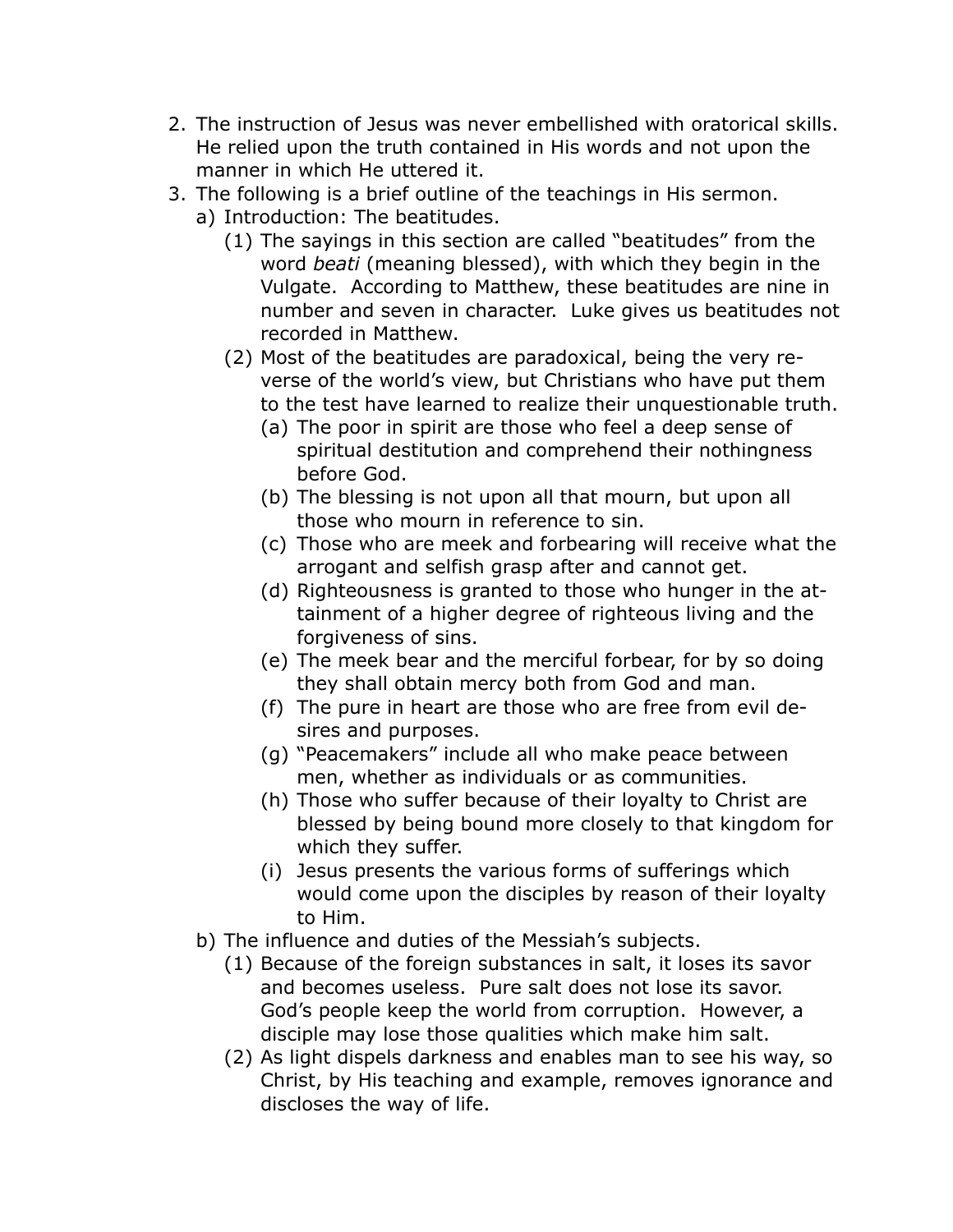- (a) The light of a Christian is to shine naturally and unavoidably.
- (b) It is to shine so that it will win praise for the One who kindled it.
- c) The relation of Messianic teaching to Old Testament teaching.
	- (1) Matthew 5:17 forms a fitting preface to this section of the sermon. "Destroy" is used in antithesis to "fulfill." Jesus came to fulfill all the types in the Law of Moses and the predictions of the prophets.
	- (2) A large portion of the sermon from this point on is a development of the righteousness of the kingdom of heaven in contrast with the old dispensation righteousness and the Pharisaic interpretations of it.
		- (a) Jesus first lays out three degrees of criminality or offense as to the sin of anger. After He forbad anger, He proceeded to lay down the course for reconciliation.
		- (b) Regarding adultery, Jesus legislated against the thought which lies in back of the act. He cuts off sin at its lowest root. The essence of all sin is intention.
		- (c) Divorce put a woman into a state of disgrace from which she might seek to free herself by marrying another, thus committing adultery and making her an adulteress.
		- (d) The Jews devised ways of swearing which exempted them of their performance. Jesus showed that all oaths were ultimately accountable to God and that one must keep them.
		- (e) From the "like for like" rule men drew the false inference that revenge was appropriate, and that a man was entitled to it. He uses four illustrations to show that we are not to set ourselves against an evil person who is trying to injure us.
		- (f) The feeling which enables us to deal with an enemy after the manner of the Samaritan (Luke 10:35-37), Jesus (Luke 23:34) or Stephen (Acts 7:60) is the love that is commanded.
- d) Almsgiving, prayer and fasting are to be performed sincerely.
	- (1) Hypocrites use methods to call attention to their gifts and generosity, seeking the praise of men.
	- (2) The command given here does not forbid publicity, but the spirit which desires publicity.
	- (3) Jesus forbids making the number and length of prayers an object of consideration or a source of trust. This command is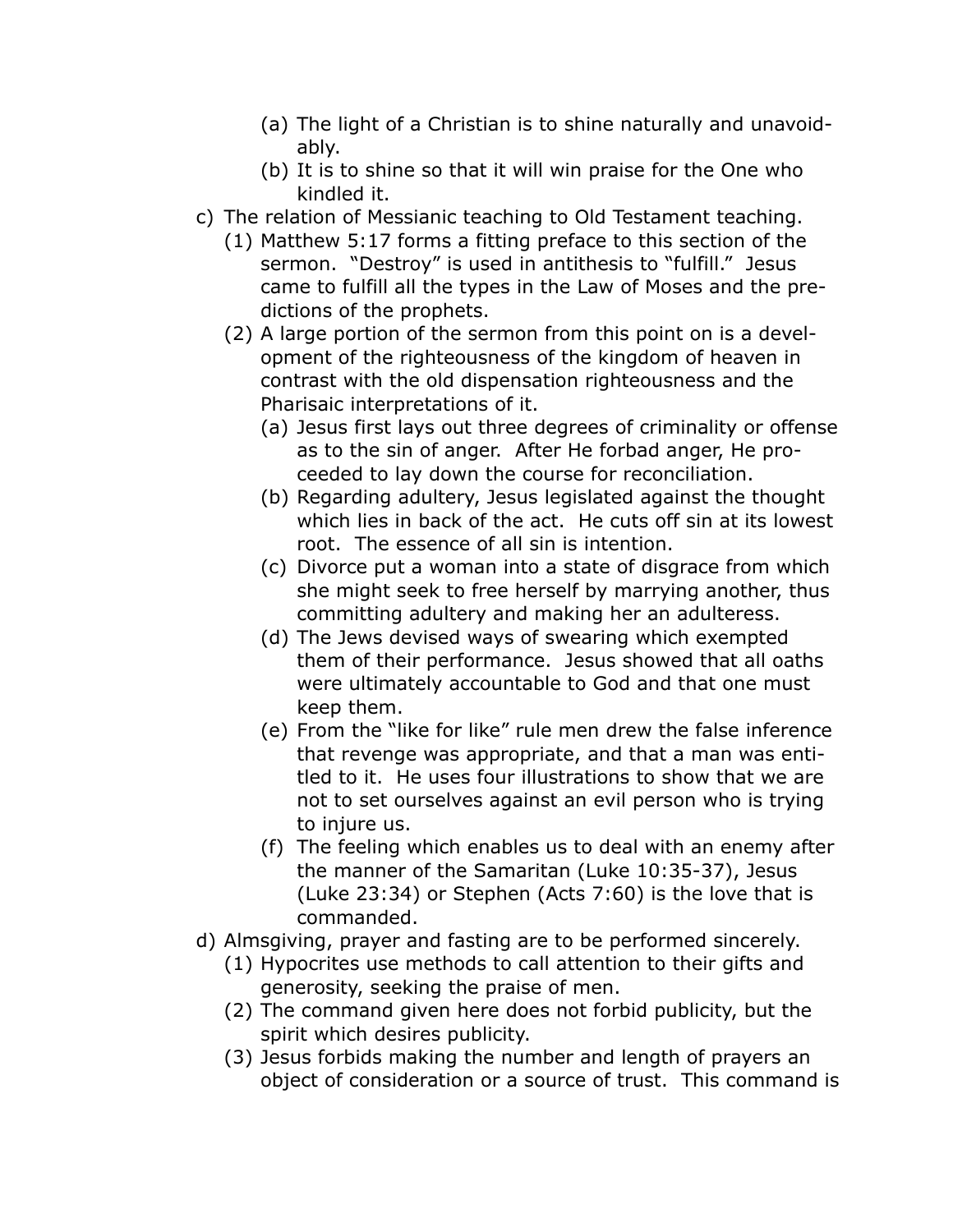particularly violated by the repetitions of the Roman Catholic rosary.

- (4) After pointing out the errors which then characterized prayer, Jesus gave a brief outline as a model in subject, arrangement and purpose.
- e) The security of heavenly treasures contrasted with earthly anxieties.
	- (1) In Jesus' time, banks were unknown, so in order to keep money its possessor would bury it, subjecting it to rust and corrosion.
	- (2) Since the heart follows the treasure so that it may dwell with the object of its love, we should place our treasures in heaven.
	- (3) If the heart is single in its love towards God, then one will see the relative importance and value of things temporal and eternal.
	- (4) "Mammon" was a common Chaldean word used in the East to express material riches.
	- (5) The kingdom of heaven should be the real object of our search. It must be sought first both in point of time and of interest, and it must always be kept first in our thoughts after it is found.
	- (6) Serve God today with the strength you used to expend in carrying troubles which you borrowed from the future, and God will order the affairs of tomorrow.
- f) The law concerning judging.
	- (1) Here again Jesus lays down a general principle in the form of a universal prohibition. The commandment prohibits rash and unloving judgments, and a fault-finding disposition which condemns without an examination of the evidence.
	- (2) Jesus, having condemned the Pharisees in their manner of praying, now turns to reprove them for their manner of judging.
		- (a) In Matthew and Luke Jesus gives slightly varying applications of the passage concerning the mote and the beam.
		- (b) Luke places it after the words which describe the disastrous effect of being blind leaders of the blind. We ourselves should first see if we are going to teach others to see.
		- (c) Matthew places it after the words concerning unjust judgment where it means that we must judge ourselves before we can judge others.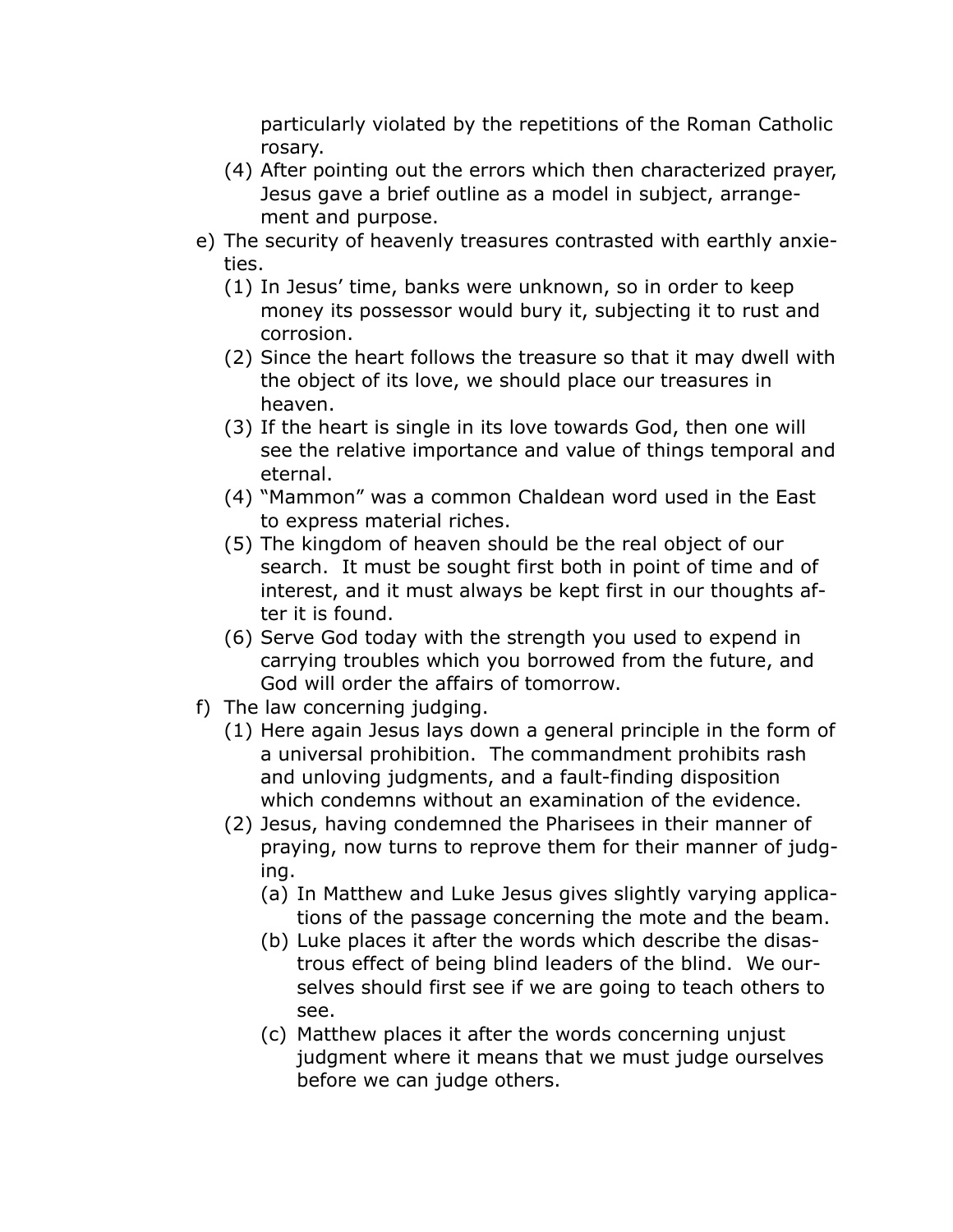- (3) We must be judicious enough in our judgment to know not to give what is holy to dogs and swine. Jesus acted on this principle in refusing to answer the Pharisees and the apostles did the same when they turned to the Gentiles (Matthew 21:23-27; Acts 13:46).
- g) The law concerning prayer.
	- (1) Asking is a simple use of voice, seeking is a motion of the body and knocking is an effort to open and pass through obstacles.
	- (2) All God's children who pray rightly are heard and He will give many more good things to those who ask Him.
- h) The golden rule.
	- (1) We are to practice this "rule" because God's divine judgment teaches forbearance, and His goodness teaches kindness.
	- (2) This "rule" is referred to as "golden" because it contains all the precepts of the law with regard to man and all the amplifications of those precepts given by the prophets.
	- (3) Jesus lived the "golden rule" in His conduct toward men and maintained perfect righteousness before God.
- i) The two ways and the false prophets.
	- (1) Prophets were those who teach men about the righteous life God expects from us. The scribes and Pharisees were false teachers, and Christ predicted the coming of others (Matthew 24:5, 24), as did Paul (Acts 20:29).
		- (a) "Sheep's clothing" means that they have a gentle, meek and inoffensive outward demeanor.
		- (b) They use this demeanor as a cloak to hide their real wickedness.
	- (2) Teachers are to be judged by their conduct as men and also by the effect of their teaching.
	- (3) Doing the will of God must be understood, not in the sense of sinless obedience, but by a compliance with the conditions on which sins are forgiven.
	- (4) High place in the visible kingdom is no proof of one's acceptance with God. Neither are mighty works, though successfully wrought in His name. Christ will judge their errors on the judgment day.
- j) Conclusion: The two builders.
	- (1) The word "rock" suggests Christ Himself. No life can be founded upon Christ's teaching unless it be founded also upon faith and trust in Him.
	- (2) Rains, floods, etc., represent collectively the trials, temptations and persecutions which come upon us from without.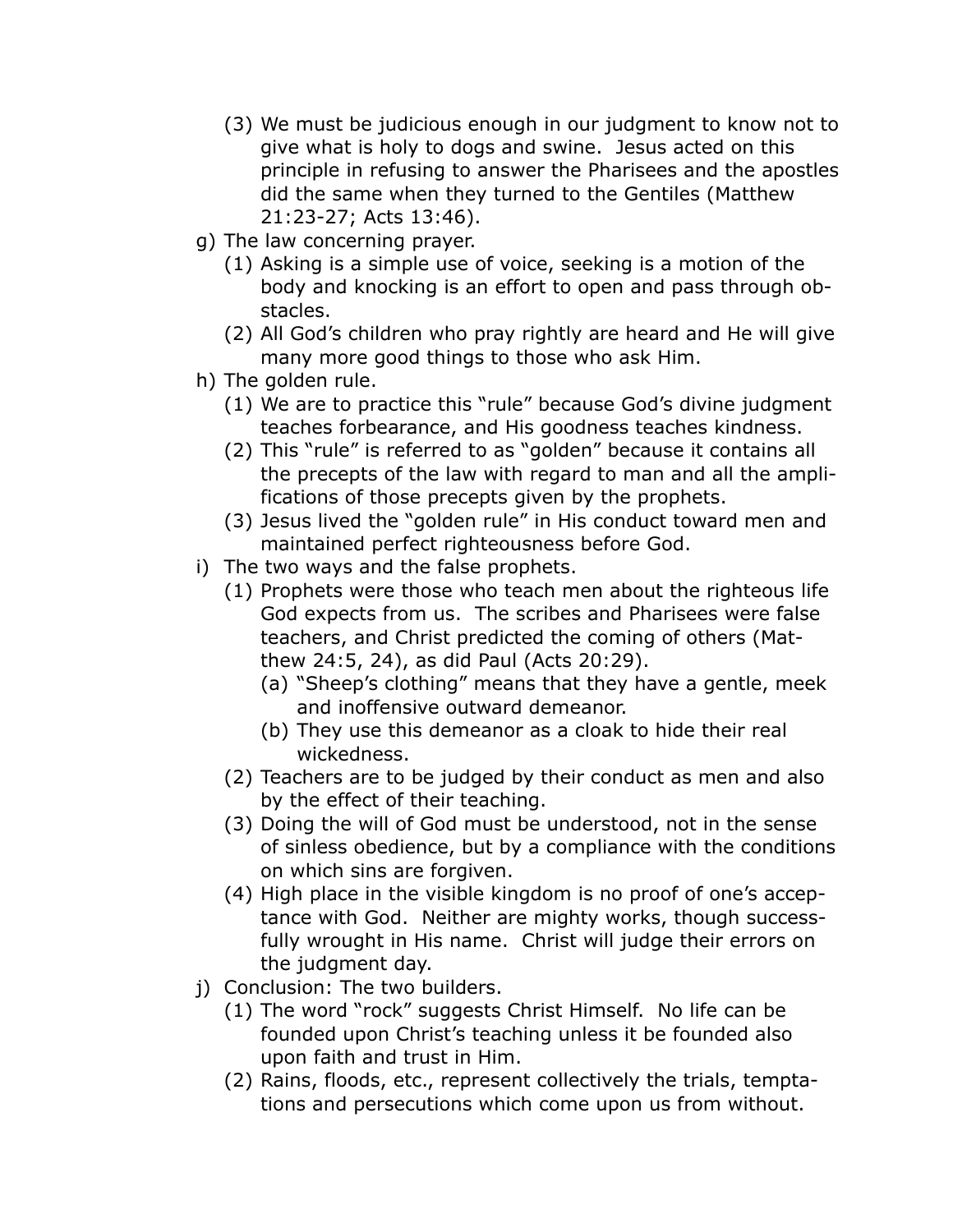### V. *The Spread Of Christ's Influence And The Question From John In Prison*

- A. Jesus heals a centurion's servant at Capernaum (Matthew 8:5-13; Luke 7:1-10).
	- 1. The presence of the multitudes showed the popularity of Jesus, and also emphasized the fact that the miracles which followed the sermon were wrought in the presence of this multitude.
	- 2. To reconcile Matthew and Luke, we only have to imagine the centurion coming to the edge of the crowd surrounding Jesus, but modestly refraining from coming into the Lord's immediate presence.
	- 3. The centurion showed his great faith partly by believing that Jesus could heal by a word as opposed to Him being present, but mainly in his great conception of Jesus as compared with himself.
	- 4. Jesus predicts the conversion of the Gentiles, and that fact is suggested to Him by the faith of this centurion. The Jews were accustomed to speak of the delights of the Messianic kingdom as a feast with the patriarchs, but lost sight of the fact that Gentiles would share in it also (Isaiah 25:6).
- B. Jesus raises a widow's son at Nain (Luke 7:11-17).
	- 1. As the funeral procession came out of the gate, they met Jesus with His company coming in. Hence, there were many witnesses to what followed.
	- 2. Coffins, which were common in Babylon and Egypt, were rarely used by the Jews, with the exception of the burial of people of distinction. There was no coffin or bier mentioned in the burial of Lazarus or Jesus.
	- 3. Here, as in the other instances where Jesus raised the dead, we find that He issues a personal call to the party whose body is before Him. It furnishes us a subtle thought that He has full authority over the unseen and the seen.
	- 4. Expectation of the return of one of the prophets was widely believed at that time (cf. Luke 9:8, 19). The fact that they considered Him as nothing more than a prophet should not be surprising because even the apostles had not confessed Him as Christ yet.
- C. The message from John the Baptist and the statement of Jesus (Matthew 11:2-19; Luke 7:18-35).
	- 1. Although this has puzzled expositors, the unmistakable inference is that John's faith wavered. The Bible does not represent the saints as free from imperfection. It does not say that inspiration is omniscience, or that visions and miracles remove doubts.
	- 2. The indirect answer of Jesus, ending with a beatitude, would have taken John back to the prophets (Isaiah 30:5-6; 43:7; 61:1-3). The scribes had stumbled and failed to believe in Jesus because He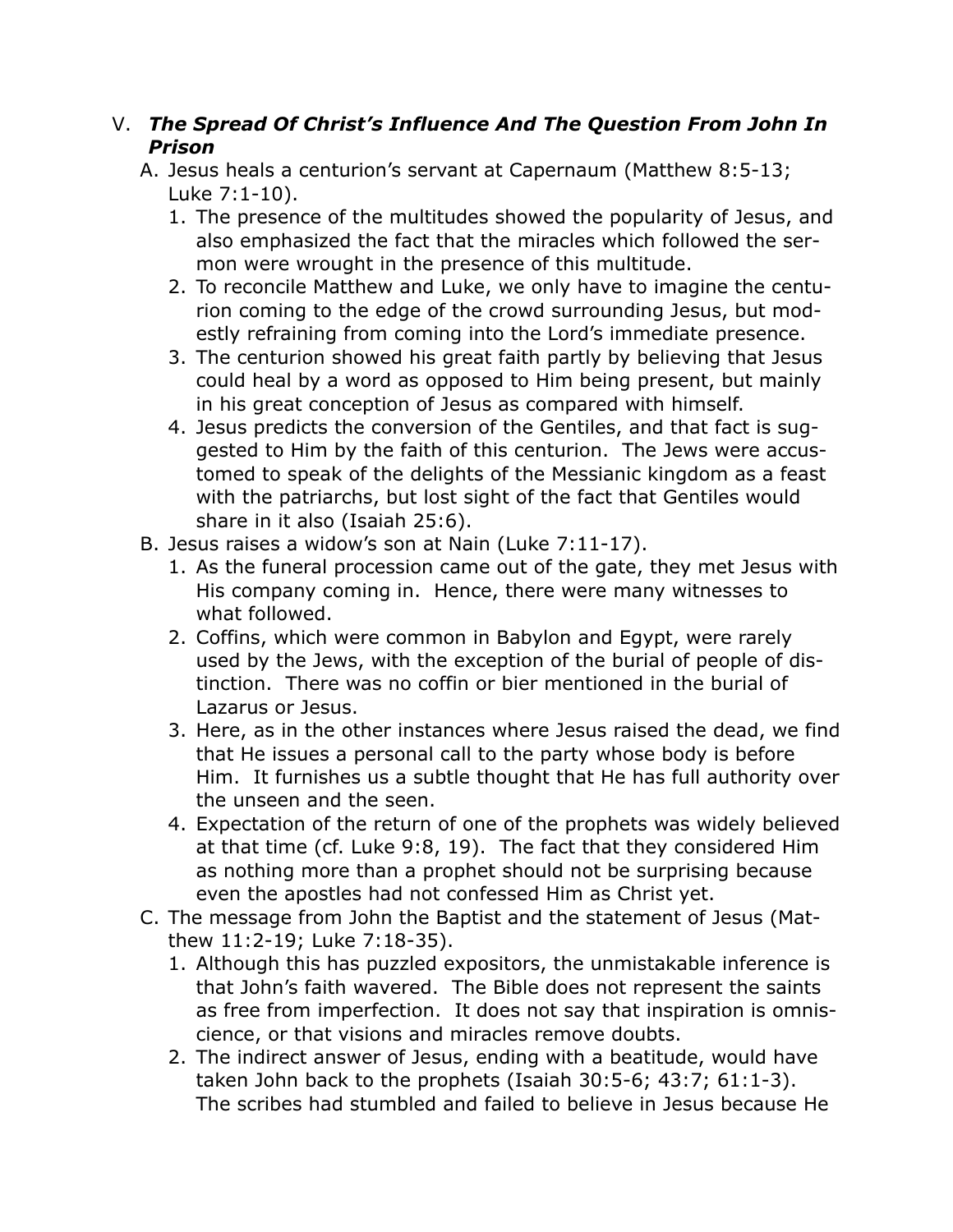did not fulfill their ideal. Jesus seeks to turn John from the same path.

- 3. After the messengers had departed, Jesus clears John's character from suspicion. One act does not make one's character, and one doubt does not undo it. John was no "reed shaken with the wind."
- 4. The lowest that stand upon the New Testament dispensation are lifted above the tallest who rest upon the dispensation of Moses. It is interesting to note that Jesus emphasizes baptism as the test as to whether men justify or reject God's counsel.
- 5. Jesus and John both encouraged the people to prepare for the kingdom of God, but the people sneered at one as being too strict and at the other as being too lenient, and would be convinced by neither.
- D. Woes upon the cities of Galilee (Matthew 11:20-30).
	- 1. Tyre and Sidon, pagan cities on the seacoast, would respond to the gospel better than Galilean cities by the Sea of Galilee. Capernaum was the most favored spot on earth, for Jesus had made it His home. He therefore speaks of it figuratively as being exalted to heaven.
	- 2. The favored city of Capernaum, like the self-exalting Babylon, will be brought down "to hell" (i.e., Hades; cf. Isaiah 14:15). Capernaum's fate will be worse than even that of Sodom.
	- 3. God presented the truth in Christ Jesus. The proud despised Him, but the humble received Him. Everything necessary to the full execution of His office was entrusted to Jesus.
	- 4. The dominion which Jesus exercises, the nature which He possesses and the knowledge which He can impart justify Him in inviting men to come to Him. The "labor" and "heavy laden" are the effects which sin imposes and the "rest" which follows is the forgiveness of that sin.
- E. The anointing of Christ's feet by a sinful woman (Luke 7:36-50).
	- 1. The motive of the Pharisee was probably pure. He wished, like Nicodemus, to investigate the character and claims of Jesus, and was influenced more by curiosity than by hostility (cf. John 7:45-52).
	- 2. The woman took advantage of the social customs that permitted needy people to visit such a banquet to receive some of the leftovers, but she came specifically to see Jesus. The woman felt the contrast between the sinlessness of Jesus and her own stained life, and could not control her emotions.
	- 3. In the parable that follows, God represents the lender, the woman the big debtor and Simon the little debtor. Simon was, in his own estimation, ten times better off than the woman, yet they were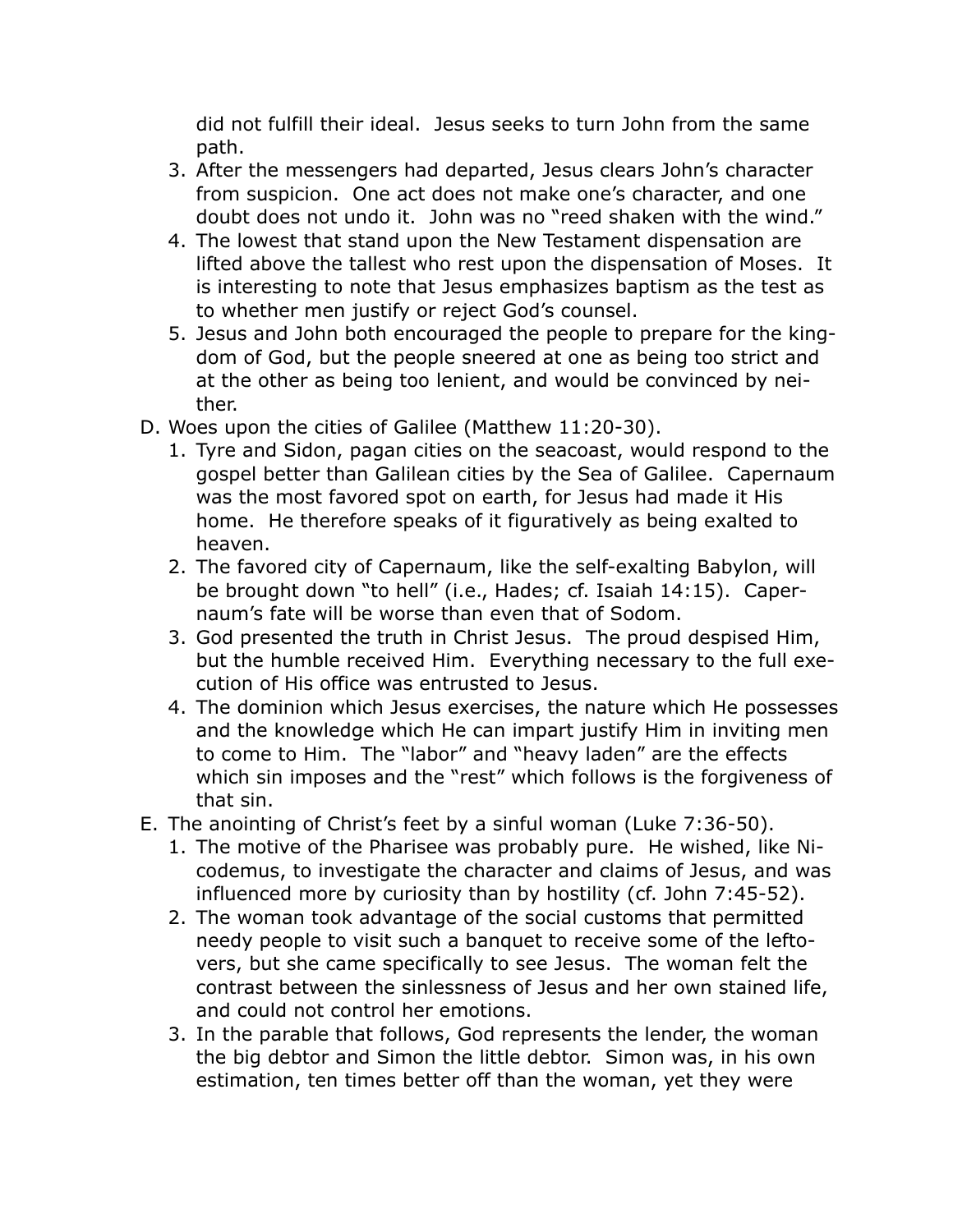both in a hopeless case. However, God was willing to forgive them both.

4. Her love was the result, and not the cause, of her forgiveness. Our sins are not forgiven because we love God, but we love God because they are forgiven (1 John 4:19). There is no indication of love on the part of Simon.

## VI. *The Second Tour Of Galilee*

- A. The summary of the second tour of Galilee (Luke 8:1-3).
	- 1. John had preached repentance as a preparation for the kingdom, but Jesus appears to have preached the kingdom itself, which was to bring good tidings (Romans 14:17).
	- 2. From this time forth, Capernaum was really no longer the home of Jesus. From now to the end of His ministry, His life was a wandering journey, and He and His apostles were sustained by the generosity of friends.
	- 3. What is new is the mention of several women who not only accompany Jesus but share in His support. Some of these women had a great debt of love to Jesus, such as Mary Magdalene, who was an object of the power of God in being released from seven demons. "Joanna the wife of Chuza" is otherwise unknown, but she was probably present at the crucifixion (cf. 23:49, 55; 24:10). She is the first person connected with the Herodian household to be mentioned in the gospel of Luke.
	- 4. It is notable to mention how Jesus began to remove the restrictions of custom which bound women, and brought about a condition of universal, spiritual freedom (Galatians 3:28).
- B. The blasphemous accusation of being in alliance with Beelzebub (Matthew 12:22-37; Mark 3:19-30).
	- 1. The miracle aroused the hope that Jesus might be the Messiah, the son of David, but their hope is expressed in a cautious way, not only being stated as a question, but as a question which expected a negative answer.
	- 2. Being unable to deny that a miracle was worked, they sought to explain it in such a way as to negate its power, making it an evidence of diabolical power rather than divine power.
	- 3. Jesus' argument here is ad hominem. He is saying "your children" (either the Jews in general or people instructed by the Pharisees) cast out demons on occasion and their limited success must be due not to Beelzebub but to God's power. Jesus is even more successful and does even greater damage to Satan's kingdom. Surely, Jesus implies, this is also evidence of God's power.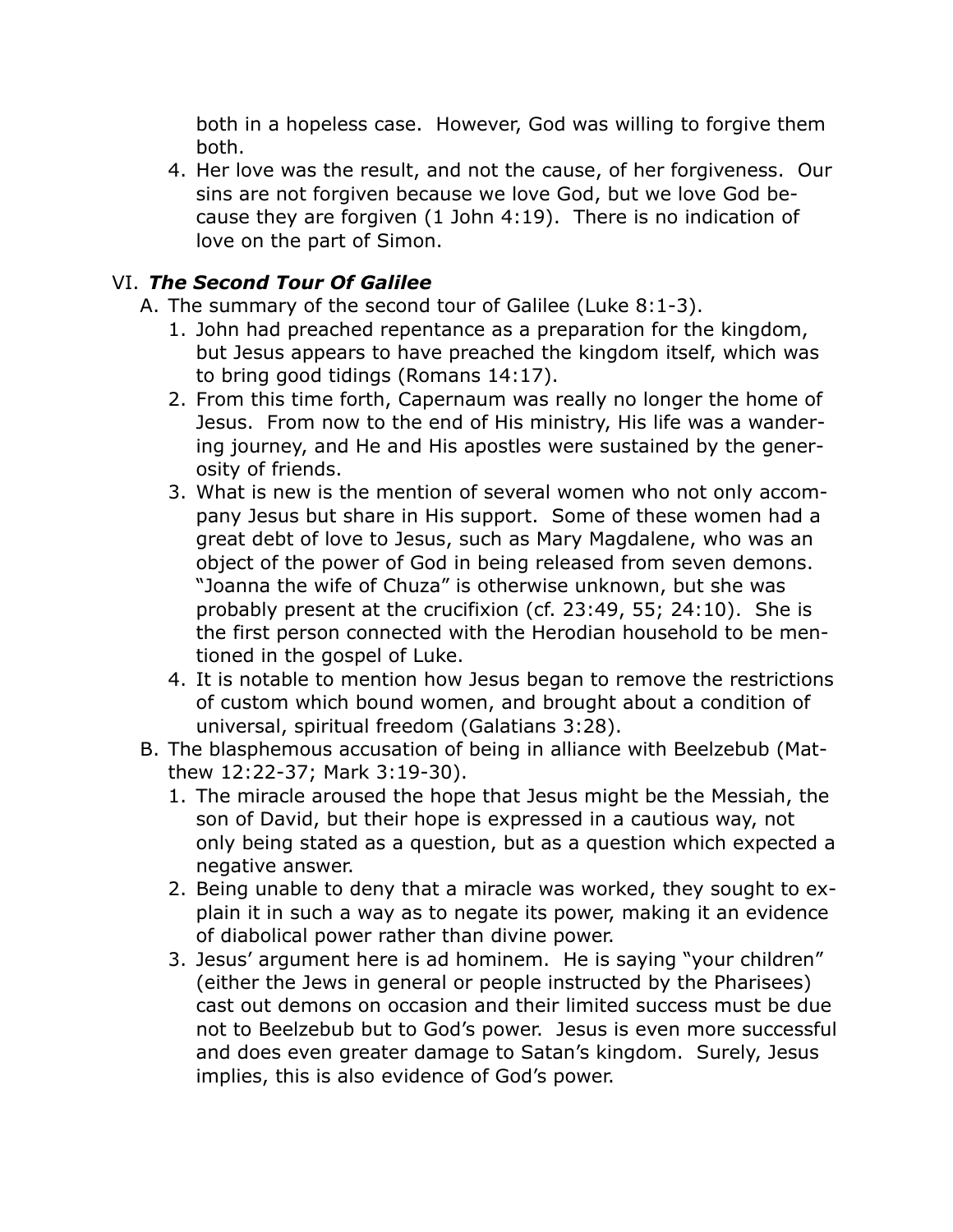- 4. Jesus had entered Satan's house, robbed him of his goods, and proved that, instead of being in league with Satan, He had overpowered him. This put the Pharisees to shame.
- 5. Blasphemy against the Son may be a temporary sin, for the one who commits it may be subsequently convinced of his error by the testimony of the Holy Spirit and become a believer. However, blasphemy against the Holy Spirit is, by its nature, an eternal sin, for if one rejects the evidence given by the Spirit and ascribes it to Satan, he rejects the only evidence upon which faith can be based; and without faith there is no forgiveness. The punishment is eternal because the sin is perpetual.
- 6. The final judgment must be based upon our character. Our faith forms our character, and our words and works are indications by which we may determine what manner of character we possess.
- C. The scribes and Pharisees demand a sign (Matthew 12:38-45).
	- 1. The Jewish leaders addressed Jesus respectfully and asked for a "sign," not just for another miracle. A "sign" was usually some miraculous token to be fulfilled quickly or at once, in order to confirm a prophecy. The Jews were not asking for just another miracle, since they had already persuaded themselves that at least some of those Jesus had performed were of demonic agency (12:24); they were asking for a "sign" performed on command to remove what seemed to them to be the ambiguity of Jesus' miracles.
	- 2. Jonah was shown to be a true prophet of God, and Nineveh received him as such because he was rescued from the fish's belly, and Jesus was declared to be the Son of God by the resurrection from the dead (Romans 1:4). The "heart of the earth" indicates the actual burial of Christ.
	- 3. The Ninevites, having improved the lesser advantage or privilege, would condemn the Jews for having neglected the greater. The Son of God's preaching, accompanied by miracles, in which many apostles and evangelists participated, could not produce repentance over a 40 year period.
	- 4. The queen of Sheba came a great distance to be taught of Solomon, but the Jews rejected the teaching of the Son of God, even though He brought it to them. Furthermore, the teaching of Solomon related mainly to this world, but Christ's teaching related to the world to come.
	- 5. Verse 44 is essentially a conditional clause to vs. 45. After all the teachings and miracles of Jesus and His disciples, and after all their external reformations -- like the temporary departure of a demon from a man possessed -- yet the nation became worse and worse.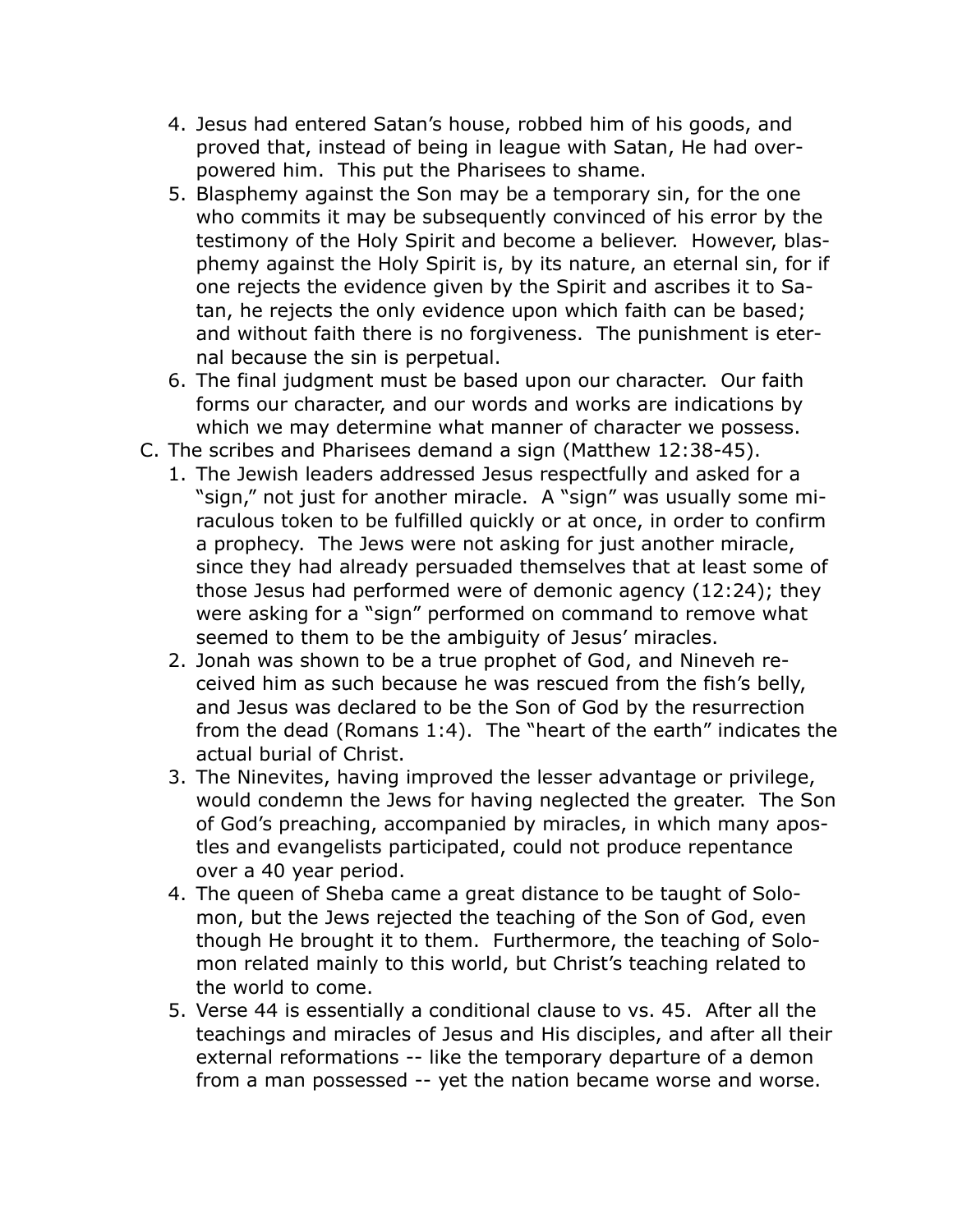- D. Christ's mother and brethren seek Him (Matthew 12:46-50; Mark 3:31-35; Luke 8:19-21).
	- 1. Jesus had four brothers (Matthew 13:55). The fact that they came with Mary establishes the strong presumption that they were the children of Mary and Joseph, and therefore the literal brothers of the Lord. This is contrary to the later Catholic dogma of the perpetual virginity of Mary.
	- 2. Jesus' searching question and its remarkable answer in no way diminish His mother and brothers but simply give the priority to His Father and doing His will. Henceforth the disciples are the only "family" Jesus recognizes.
	- 3. Yet we do not make ourselves Jesus' close relatives by doing the will of His heavenly Father; rather, doing that will identifies us as His mother, sisters and brothers (cf. 7:21). The doing of God's will turns on obedience to Jesus and His teaching, for it was Jesus who revealed the will of the Father.
	- 4. It is interesting to note that in the only two instances in which Mary appears in the ministry of Jesus prior to His crucifixion, she is reproved by Him. This fact not only rebukes those who worship her, but also corrects the false doctrine of her immaculate conception.

## VII.*The First Group Of Parables With The Visit To Gergesa And Nazareth*

- A. The first great group of parables (Matthew 13:1-53; Mark 4:1-34; Luke 8:4-18).
	- 1. Introduction (Matthew 13:1-3; Mark 4:1-2; Luke 8:4).
		- a) It is possible that Matthew refers here to the house mentioned in Mark 3:19. If so, all these sections happened on the same day.
		- b) While Jesus had used parables before, this appears to have been the first occasion when He strung them together so as to form a discourse.
		- c) Parable comes from *paraballo*, which means, "I place besides" in order to compare. It is the placing of a narrative describing an ordinary event in natural life beside an implied spiritual narrative for the purpose of illustrating a spiritual application.
	- 2. The parable of the sower (Matthew 13:3-23; Mark 4:3-25; Luke 8:5-18).
		- a) Roads or paths often led through the fields. They are usually trodden hard by centuries of use. Grain falling on them could not take root. This heart is one that is too hard for the word to make any impression. God's word lies on the surface of the heart, and Satan can easily snatch it away.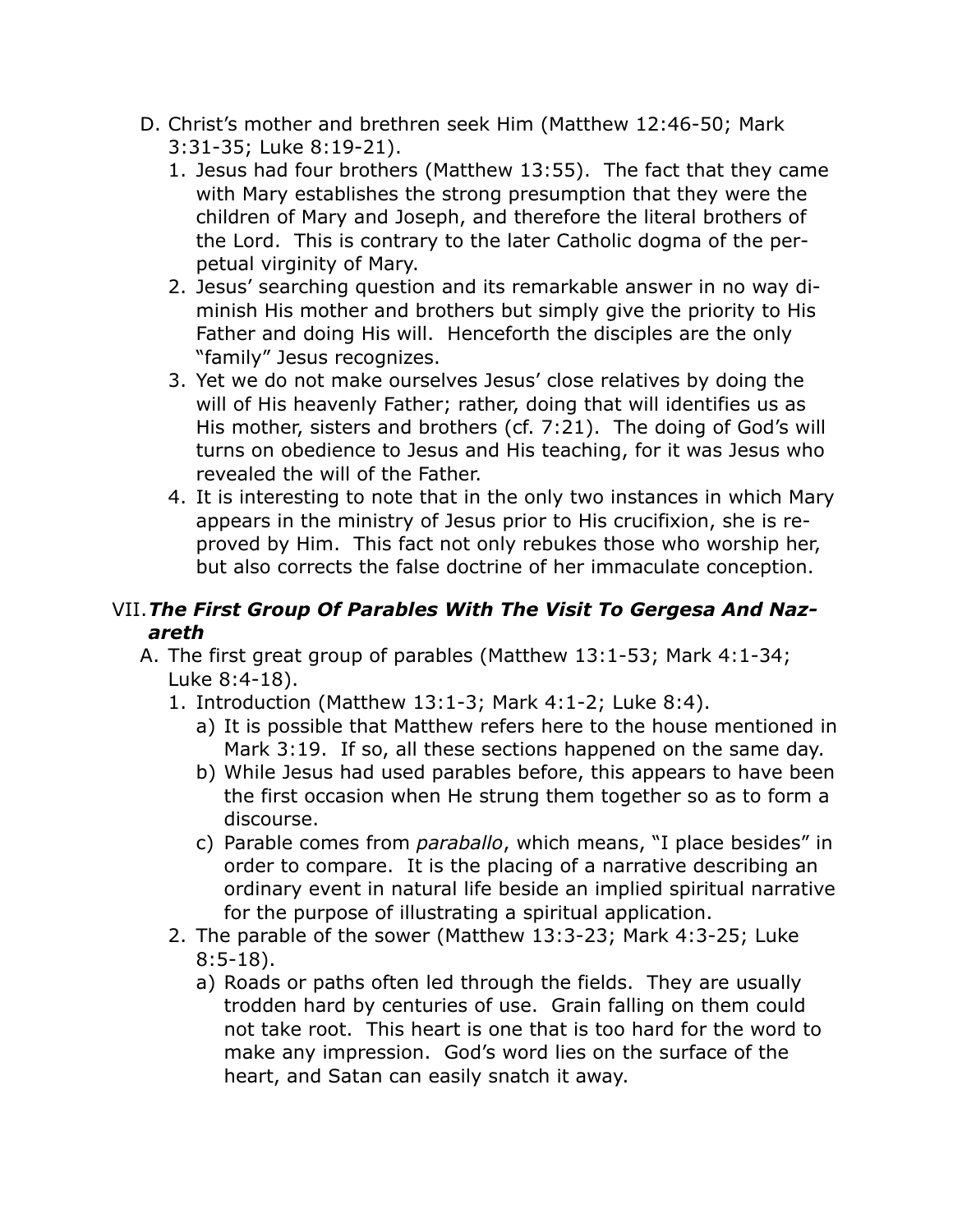- b) Other seed fell upon a ledge of rock covered with a very thin coating of soil. Its roots were prevented by the rock from striking down to the moisture, and so under the blazing sun it died. Those of this nature receive the word, but their impulsive, shallow nature does not retain it, and their enthusiasm was as shortlived as it was vigorous.
- c) Palestine abounded in thorns. Celsius describes sixteen varieties of thorny plants. Porter says that in the Galilee region the thistles grow so tall and thick that a horse cannot push through them. These people begin well, but worldly cares overcome their desire to do good. These today perhaps outnumber all other classes.
- d) Thirty-fold is a good crop in Palestine. These four conditions of soil may be readily found lying close to each other in the Plain of Gennessaret. Cornelius and the Bereans are good examples of those whose hearts are good and "receive the word gladly" (Acts 2:41).
- e) Jesus used His final statement to prevent the people from regarding the parable as merely a beautiful description. The saying warned them of a meaning beneath the surface, and encouraged them to seek it.
- f) "Mysteries" mean that which is not understood because it has not been revealed; however, it is plain as soon as revealed. Bible mysteries are not unraveled by science, but are unfolded by revelation. The Lord gives us a glance into the very hearts of the prophets, and reveals to us their desire to be witnesses of the Messiah's ministry.
- 3. The parable of the seed growing by itself (Mark 4:26-29).
	- a) In God's kingdom, we are co-laborers with God. As preachers, teachers or friends we sow the seed of the kingdom and God brings it to perfection (1 Corinthians 3:6-9). All the farmer can do is plant the seed on suitable ground; he cannot make the seed grow, nor does he understand how it grows. Nevertheless, it does grow and produces grain.
	- b) In the same way, the hidden and somewhat ambiguous kingdom of God will some day burst out in its full glory. The harvest spoken of is the final judgment.
- 4. The parable of the tares (Matthew 13:24-30, 36-43).
	- a) "Slept" does not imply that the servants were neglectful, but that the enemy was stealthy and malicious. What he sowed in the field was almost certainly bearded darnel, which is botanically close to wheat and difficult to distinguish from it when the plants are young. The roots of the two plants entangle them-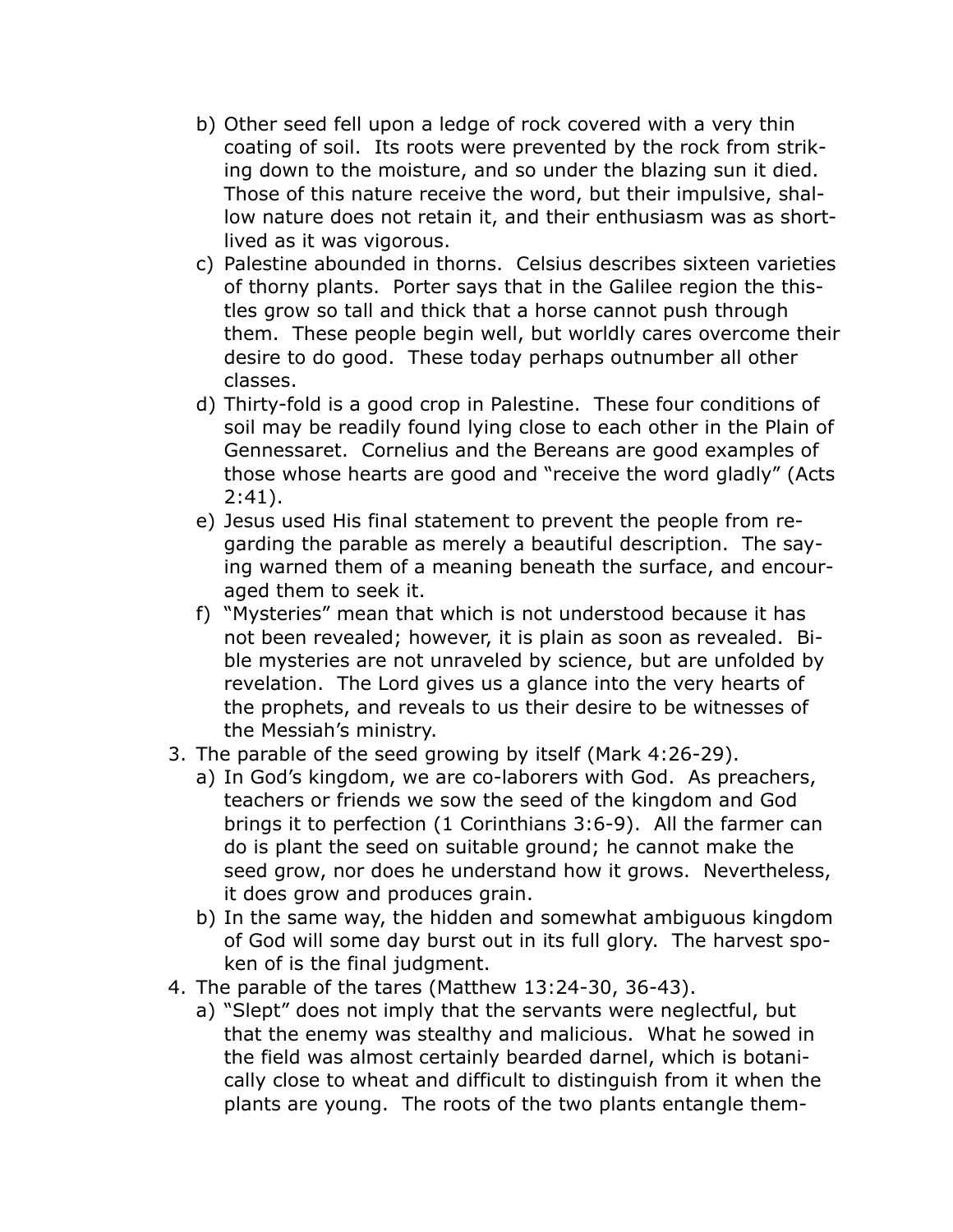selves around each other, but when the heads of grain appear on the wheat, there is no doubt which plant is which.

- b) This parable and its explanation are sometimes used as an argument against church discipline. The field is not the church, but the world, and the teaching of the parable is that we are not to attempt to kill evil men. Judgment belongs to God.
- c) In contrast to the evildoers, "the righteous shine forth as the sun in the kingdom of their Father" (an allusion to Daniel 12:3). These righteous people, once the light of the world (5:13-16), now radiate perfection and experience bliss in the final consummation of their hope.
- 5. The parables of the mustard seed and leaven (Matthew 13:31-35; Mark 4:30-34).
	- a) The mustard seed was the smallest of all seeds but in Palestine it attains the height of ten feet. The kingdom is small in its beginning but achieves great magnitude of growth.
	- b) A piece of leavened dough saved from the last baking is added to the new dough to ferment it. Leaven represents the quickness, quietness and thoroughness with which the gospel spreads itself through human society.
	- c) If there is a distinction between this parable and the last one, it is that the mustard seed suggests extensive growth and the yeast intensive transformation. In both parables it is clear that at present the kingdom of heaven operates, but quietly and from small beginnings.
- 6. The parables of the treasure, pearl and net (Matthew 13:44-50).
	- a) In the absence of banks, men hid their treasures as best they could. The sudden death of the hider often resulted in the loss of all knowledge regarding the whereabouts of the treasure. The focus of the parable is on the value of the treasure, which is worth every sacrifice. The kingdom of heaven is worth much more than the cost of discipleship, and those who know where the treasure lies joyfully abandon everything else to secure it.
	- b) The word "again" ties this parable closely to the preceding one. The connection is the supreme worth of the kingdom. Unlike the man in the last parable, the merchant pays full price. Although he is an expert in pearls, this single find so far surpasses any other pearl he has ever seen that he considers it a fair exchange for everything else he owns. The person whose whole life has been bound up with "pearls" will, on comprehending the true value of the kingdom, gladly exchange all else to follow Him.
	- c) Thematically and structurally, the parable of the net is parallel to the parable of the tares. However, whereas the parable of the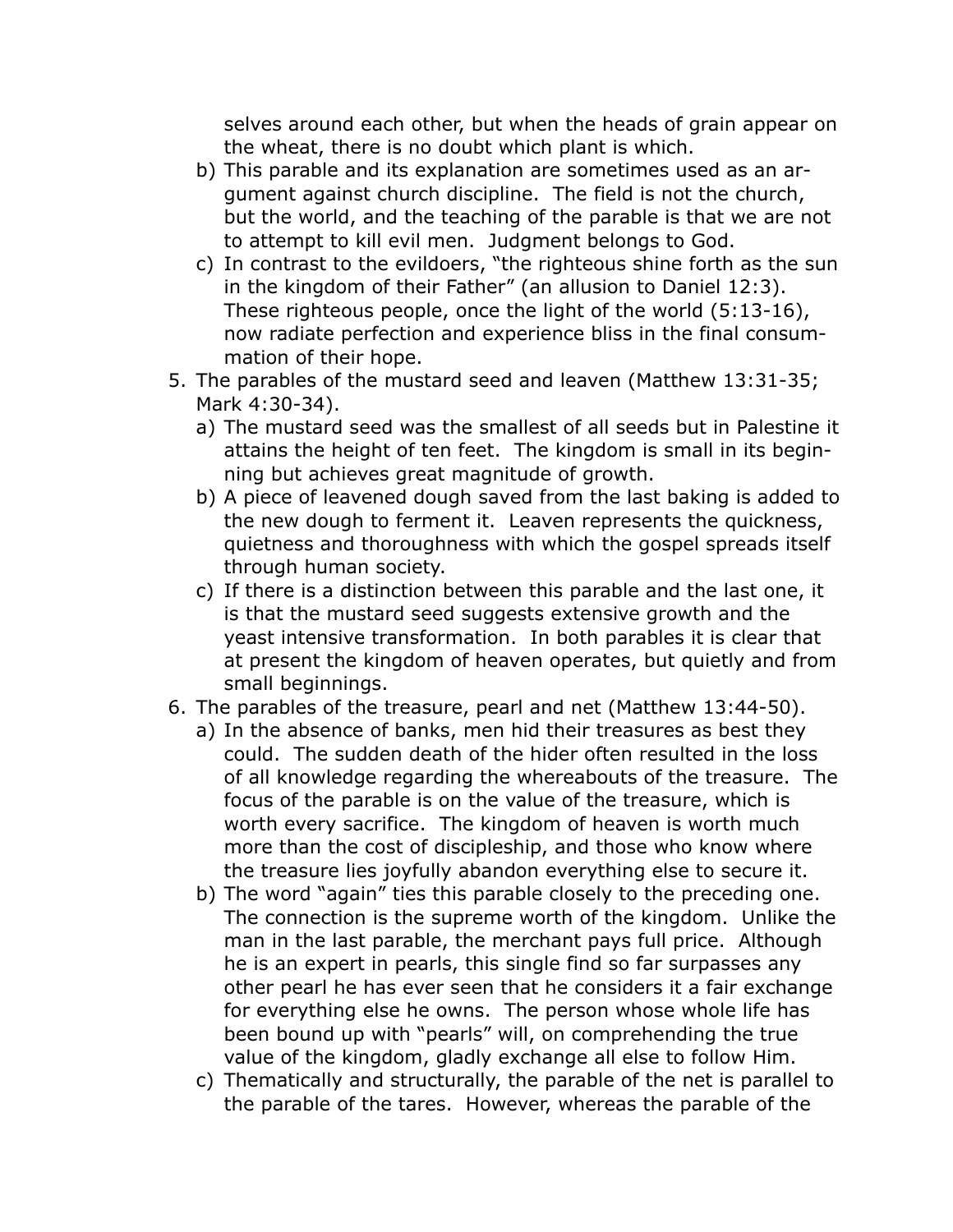tares focuses on the long period of the reign of God during which tares coexist with wheat and the enemy has influence, this parable describes the situation that exists when the final judgment takes place: the kingdom embraces "good" fish and "bad" fish, and only the final sweep of the net sorts them out.

- 7. The parable of the householder (Matthew 13:51-53).
	- a) The emphasis in this parable is not that the teacher of the law has been instructed about the kingdom and therefore understands, but that he has become a disciple of the kingdom and therefore his allegiance has been transformed.
	- b) Such a person brings out of his "treasure" (i.e., out of his heart) new things and old. We must not understand this as "new treasures as well as old," suggesting that new kingdom things have been added to the old Jewish ways. Rather, the gospel, though new, takes precedence over the old revelation and is its fulfillment.
	- c) Thus the Old Testament promises of the Messiah and the kingdom have found their fulfillment in Jesus' person, teaching and kingdom; and the teacher of the law who has become a disciple of the kingdom now brings out of himself deep understanding of these matters and their transformed perspective affecting all aspects of life.
- B. In crossing the lake, Jesus stills the tempest (Matthew 8:18-27; Mark 4:35-41; Luke 8:22-25).
	- 1. The scribe had heard the parables concerning the kingdom. He, like all others, expected an earthly kingdom and sought to have a place in it. Jesus replied and corrected this false expectation.
	- 2. The spiritual dead must bury the physical dead. It is not wrong to bury the dead, but it becomes wrong when it is in conflict with a command from Jesus. Our duties toward the Lord supersede those due to our parents.
	- 3. The other boats are probably mentioned to show that a large number of people witnessed this miracle. Because of the suddenness and the fierceness of the storm, the disciples were extremely agitated.
	- 4. When Jesus addressed the winds and waves, He personified them and this emphasized His authority over them. The calm showed the perfection of the miracle, for the waves would continue to roll after the winds have ceased.
- C. Beyond the lake Jesus heals the Gergesene demoniac (Matthew 8:28-34; Mark 5:1-20; Luke 8:26-39).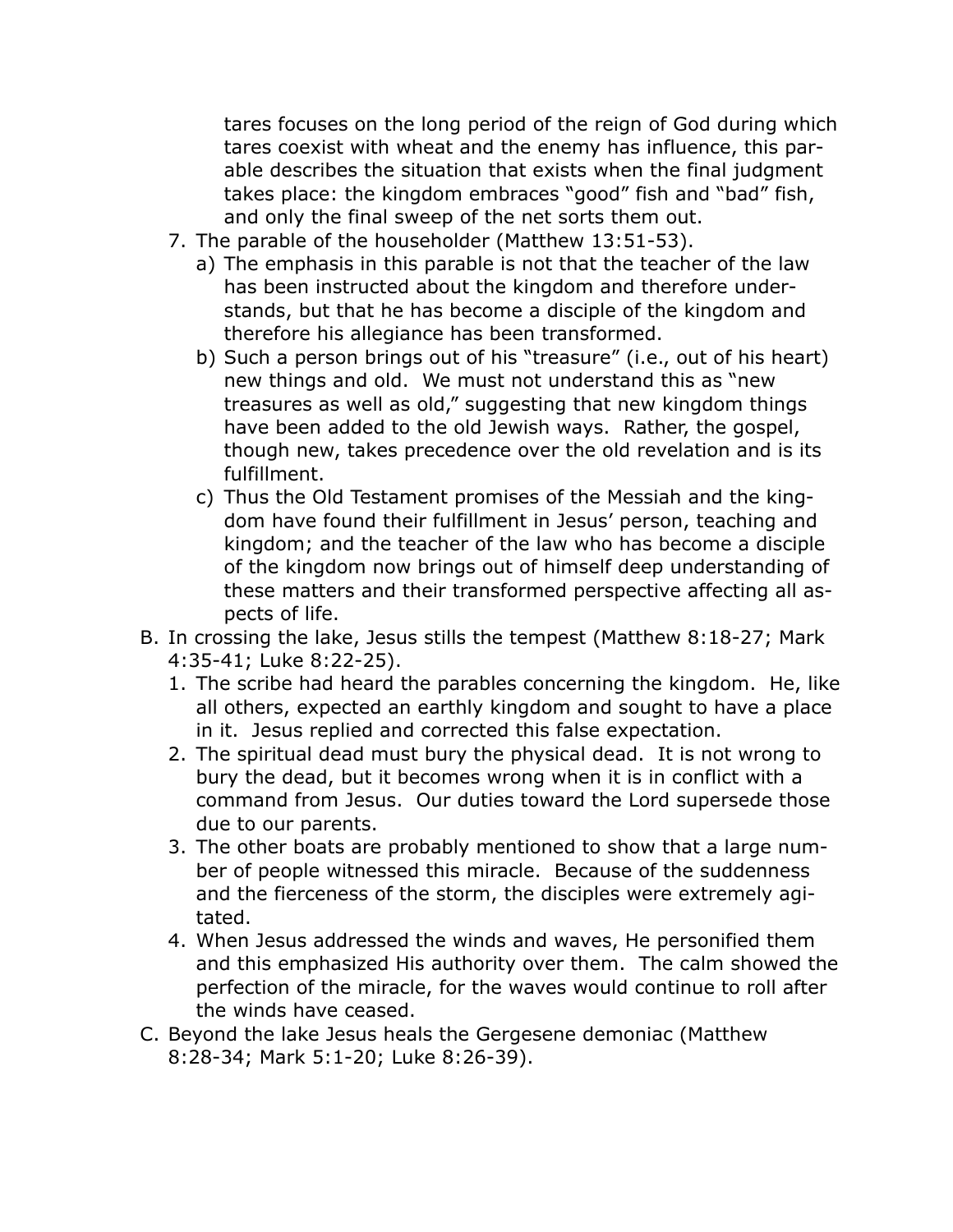- 5. The sides of the mountain near the ruins of Gergesa are studded with natural and artificial coves which were used as tombs. One can hardly imagine a worse state to be in than this demoniac.
- 6. The demons showed the supremacy of Jesus not only by their cries to be left alone, but by the fact that they made no effort to escape from Him. They ran to Him, knowing it was useless to do otherwise.
- 7. "Legion" implies that there were many demons. The "deep" or "abyss" was the proper abode of the demons. It is mentioned nine times in the scripture (Romans 10:7; Revelation 9:1-2, 11; 11:7; 17:8; 20:1, 3).
- 8. What was done to the swine was done by the demons, and the owners had no more right to complain to Jesus than they would have if the herd had been killed by a flood or some other natural calamity.
- 9. Jesus departed, but left behind Him a witness whose body was a living testimony to His compassion and power. Jesus revisited this area several months later (cf. Mark 7:31-37).
- D. The return and the healing of Jairus' daughter (Matthew 9:18-26; Mark 5:21-43; Luke 8:40-56).
	- 1. Jarius was one of the board of elders which governed the synagogue at Capernaum. It was a very lowly act for the ruler of a synagogue to bow before a man of Nazareth.
	- 2. The nature of the woman's hemorrhage is probably chronic bleeding from the womb, making her perpetually unclean (cf. Leviticus 15:25-33). Moved in part by a superstitious view of Jesus, she struggled through the crowd. He turned to her and indicated that it was her faith that was effective, not her superstition mingled with it nor the garment itself.
	- 3. The sad news which followed must have severely tested the ruler's faith; however, Jesus revived his faith.
	- 4. Mourning began at the moment of death and continued without interruption until the burial, which usually took place on the day of the death. The crowd mocked Jesus, perhaps because they thought He was going too far; carried away by His own success, He would try His skill on a corpse and make a fool of Himself.
	- 5. In such a situation Jesus' words became, in retrospect, all the more profound. Jesus touched the corpse and the body, rather than defiling Him, came to life. They were not to reveal the facts about the miracle. Jesus revealed His Messianic dignity to those who could be entrusted with it, but it was veiled to those (like the raucous mourners) who could not.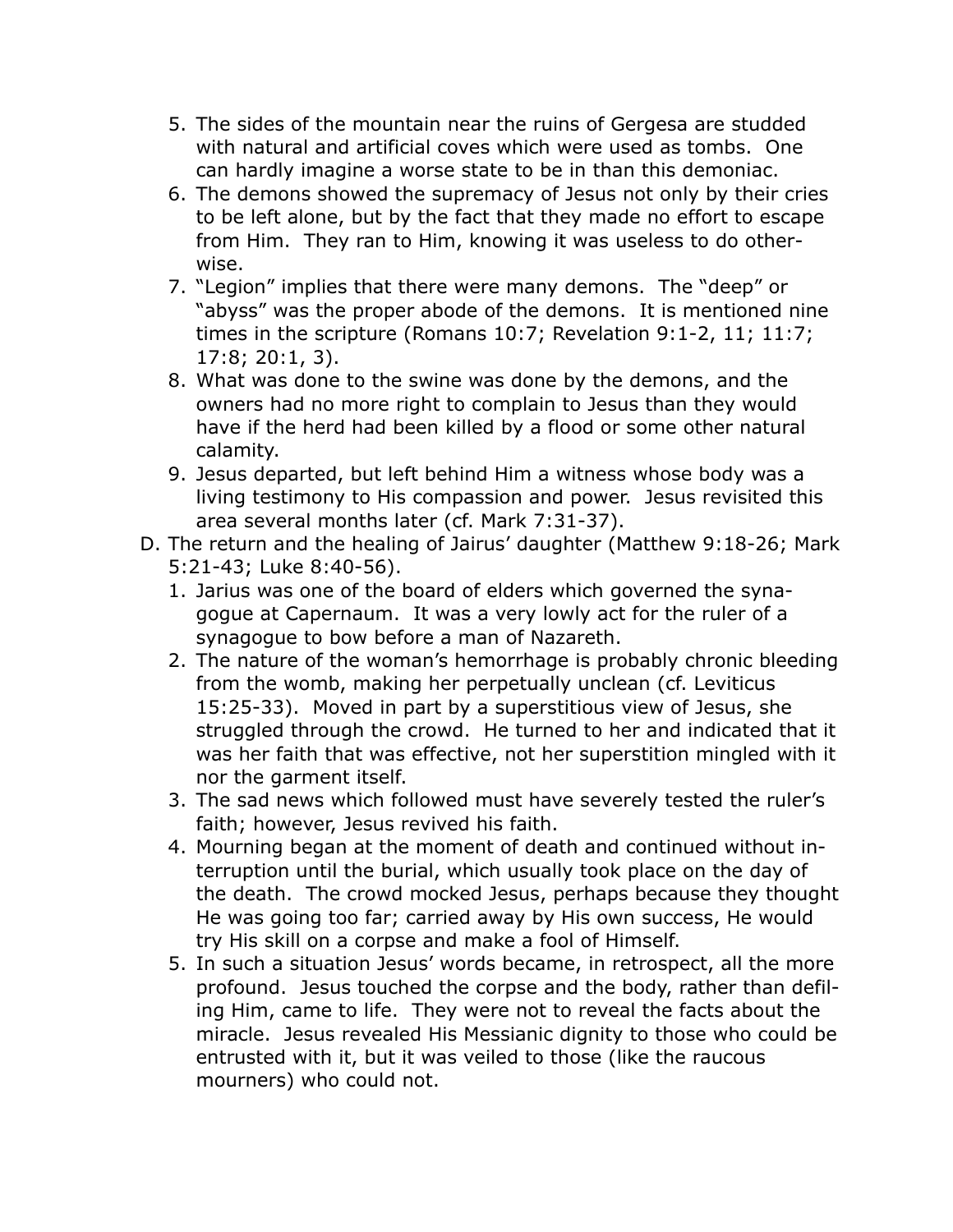- E. Jesus heals two blind men and a dumb demoniac (Matthew 9:27-34).
	- 1. We do not know to whose house Jesus is returning. The place is not important; the house is mentioned to show that the blind men persistently followed Jesus until He stopped.
	- 2. This is the first time Jesus is called "Son of David," and there can be no doubt that the blind men were confessing Jesus as the Messiah. They may have been blind, but they really "saw" better than many others. If Jesus were really the Messiah, they could expect to receive their sight (cf. Isaiah 35:5-6).
	- 3. It is likely that the dumbness of the man is caused by the demon, since in some instances they deprived men of reason (Mark 6:15), and in others they threw men into convulsions (Mark 9:18; Luke 13:11, 16).
	- 4. Nothing has ever been seen like this in Israel; but the same amazement ominously sets the stage for the Pharisees' cynical response. This is not the first intimation of direct opposition to Jesus in Matthew (vss. 3, 11, 14, 24; cf. 5:10-12, 44).
- F. The last visit of Nazareth (Matthew 13:54-58; Mark 6:1-6).
	- 1. Jesus' "hometown" is Nazareth (cf. 2:23; 4:13). That Jesus taught extensively in the synagogues is certain (cf. 4:23; 12:9), but He did not limit Himself to this environment. The people who gathered in the synagogue wondered about the source of Jesus' authority. Does the wisdom and powers of Jesus reflect God's authority or something else (cf. 12:24)?
	- 2. Obviously some of the questioners' motivation sprang from a serious desire to know whence Jesus derived His authority. The questions are understandable. They knew Jesus had no special education. By their questions the people condemned themselves; they could not doubt the fact of His wisdom and miracles, yet they rejected His claims. "They were offended in him" means they found in Him obstacles to faith, even though the biggest obstacles were in their own hearts.
	- 3. The proverb in vs. 57 is true: most often a person is better received at home than anywhere else; but if one enjoys an elevated position, the reverse is true. The people's "unbelief" was a source of profound grief and frustration for Jesus rather than something that stripped Him of power.

#### VIII.*The Third Tour Of Galilee*

- A. The summary of the third tour of Galilee (Matthew 9:35-11:1 Mark 6:6-13; Luke 9:1-6).
	- 1. In the first tour of Galilee some of the twelve accompanied Jesus as disciples. In the second, the twelve were with Him as apostles. In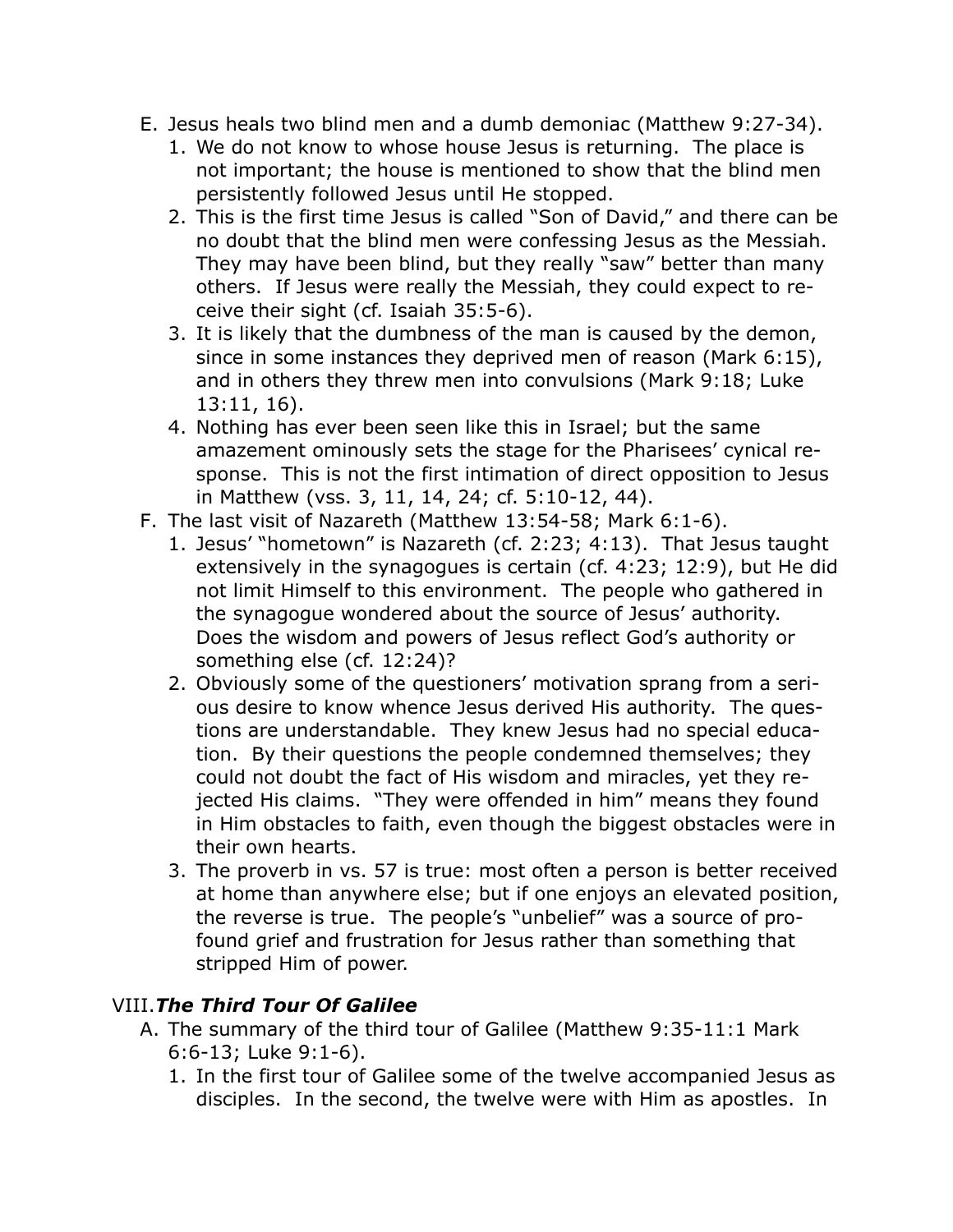the third, they are sent forth as evangelists to supplement His work.

- 2. Matthew 9:36-38 tells us the reason why Jesus sent His apostles among the people. The Galileans had been deeply stirred by the teaching and miracles of Jesus, but they had no direction. The apostles were to help Him in gathering the "sheep" and the "harvest."
- 3. Jesus sent His disciples forth in pairs because the Law required two witnesses to establish the truth, and the disciples could supplement each other's work and encourage each other.
- 4. This special and limited commission was never intended as a rule under which we are to act in preaching the gospel in other ages and in other lands. Jesus warns them that their experience would not always be pleasant.
- 5. In Matthew 10:16, Jesus begins to shift from the limited commission to what we refer to as the "great" or final commission. All the persecutions mentioned were encountered under the latter. The disciples would be hated, not because of any personal faults, but simply because of adherence to Christ. They cannot expect any better treatment than He received.
- 6. If Jesus is willing to suffer the full measure of divine displeasure for each of us, then we should be willing to cheerfully follow Him that we might obtain the benefits of His sacrifice. If the light cross of human displeasure deters us from this, then we are not worthy of Christ.
- B. The guilty fear of Herod Antipas in Tiberias (Matthew 14:1-12; Mark 6:14-29; Luke 9:7-9).
	- 1. Jesus did not appear to the people to be the Messiah, but rather the prophet who would usher in the times of the Messiah. There were a number of opinions as to which of the prophets Jesus was, such as Elijah or Jeremiah.
	- 2. The preaching trip of the twelve disciples probably lasted several weeks, and the beheading of John appears to have been about the time of their return.
	- 3. Herodias was the daughter of Aristobulus, who was the half brother of Herod Philip and Herod Antipas. Herodias had therefore married her uncle Herod Philip, who was disinherited by Herod the Great and lived as a private citizen in Rome. When Herod Antipas went to Rome on official business, he stayed with his brother Herod Philip, and repaid the hospitality by carrying the wife of his host back with him. The marriage was adulterous and thereby was the reason it was condemned by John the Baptist.